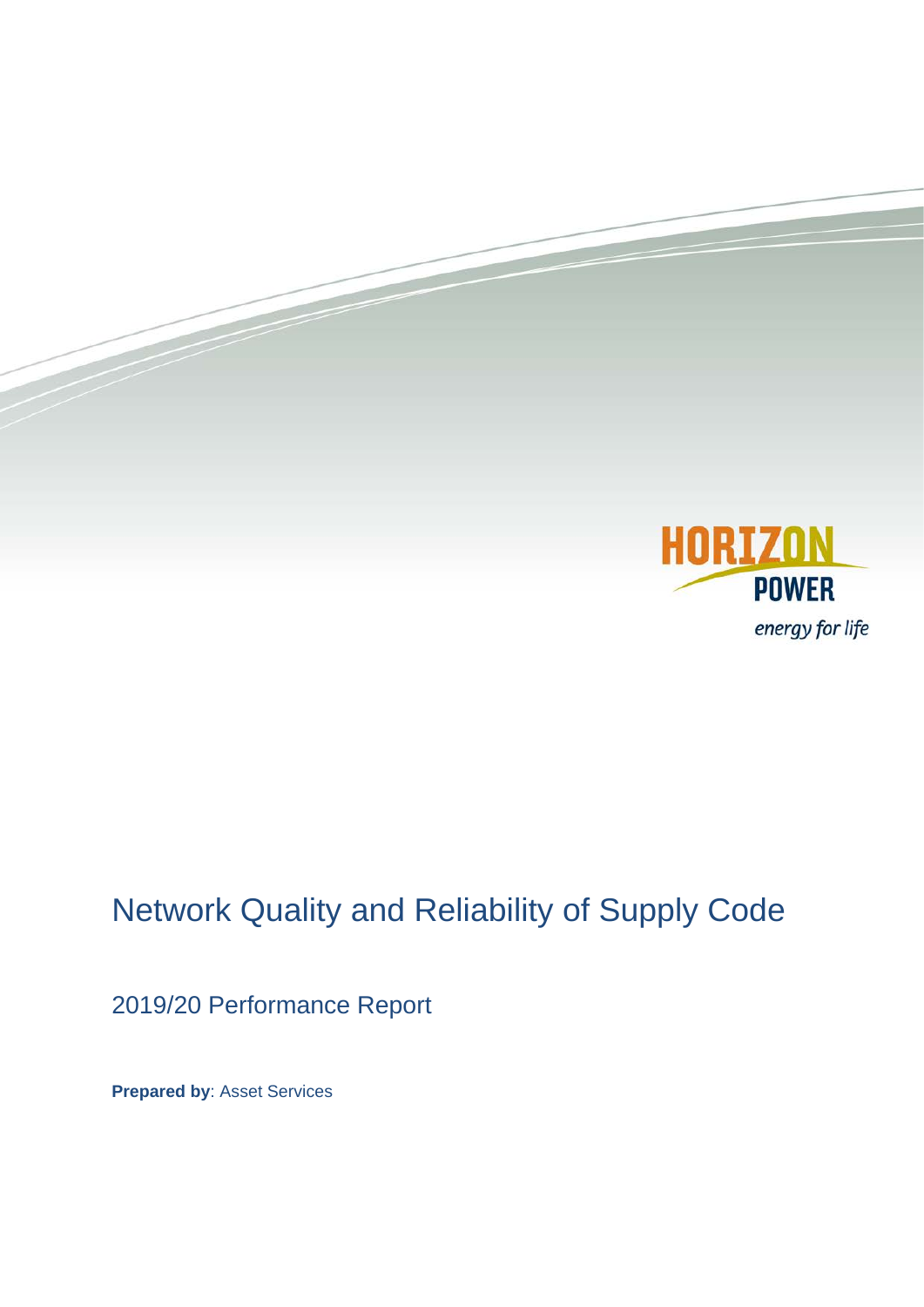

Left blank intentionally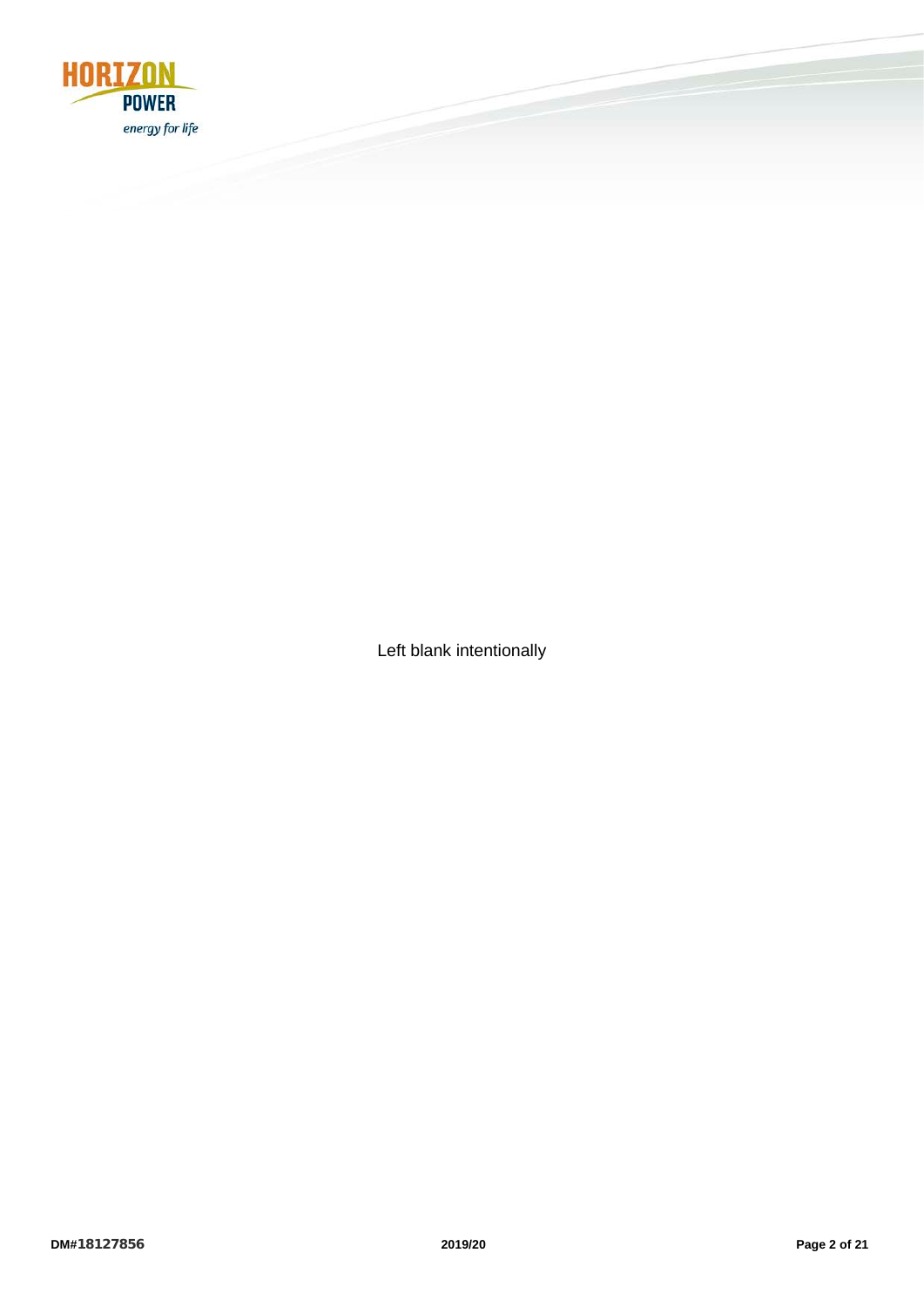

## **Contents**

| 1. | <b>INTRODUCTION</b>                                                                                                           | 5              |
|----|-------------------------------------------------------------------------------------------------------------------------------|----------------|
| 2. | <b>AUDIT REQUIREMENTS</b>                                                                                                     | 5              |
| 3. | SCHEDULE 1 - INFORMATION TO BE PUBLISHED                                                                                      | 6              |
|    | Clause 4 and 10 - Voltage Fluctuations and Harmonics                                                                          | 6              |
|    | Clause 5 - Significant interruptions to small use customers                                                                   | $\overline{7}$ |
|    | Clause 6 and 10 - Total number of complaints received                                                                         | 11             |
|    | Clause 7 and 10 - Number of customer complaints in each discrete area                                                         | 11             |
|    | Clause 8 and 10 - Total amount spent addressing Power Quality and Reliability complaints                                      | 12             |
|    | Clause 9 and 10 - Payments to customers for failure to meet certain standards                                                 | 12             |
|    | Clause 11(a), 12 and 13 - Average Length of Interruption of Supply to Customer Premises in<br>Minutes $2$                     | 13             |
|    | Clause 11(b), 12 and 13 - Average Number of Interruptions of Supply to Customer Premises <sup>3</sup>                         | 14             |
|    | Clause 11(c), 12 and 13 - Average Percentage of Time that Electricity has been Supplied to<br><b>Customer Premises</b>        | 15             |
|    | Clause 11(d), 12 and 13 - Average Total Length of All Interruptions of Supply to Customer<br>Premises in Minutes <sup>4</sup> | 16             |
|    | Clause 14(a) - Horizon Power - Average Length of Interruption - Frequency Distribution                                        | 17             |
|    | Clause 15 – Average Length of Interruption - Frequency Graph                                                                  | 17             |
|    | Clause 14(b) - Horizon Power - Number of Interruptions - Frequency Distribution                                               | 18             |
|    | Clause 15 – Number of Interruptions - Frequency Graph                                                                         | 18             |
|    | Clause 14(c) - Horizon Power - Total Length of all Interruptions - Frequency Distribution                                     | 19             |
|    | Clause 15 - Total Length of all Interruptions - Frequency Graph                                                               | 19             |
| 4. | <b>MAJOR EVENT DAYS</b>                                                                                                       | 20             |
| 5. | <b>APPENDIX</b>                                                                                                               | 21             |
|    | <b>Major Event Days</b>                                                                                                       | 21             |
|    | Major Event Day Classification                                                                                                | 21             |
|    | Normalised Data Set - Unplanned                                                                                               | 21             |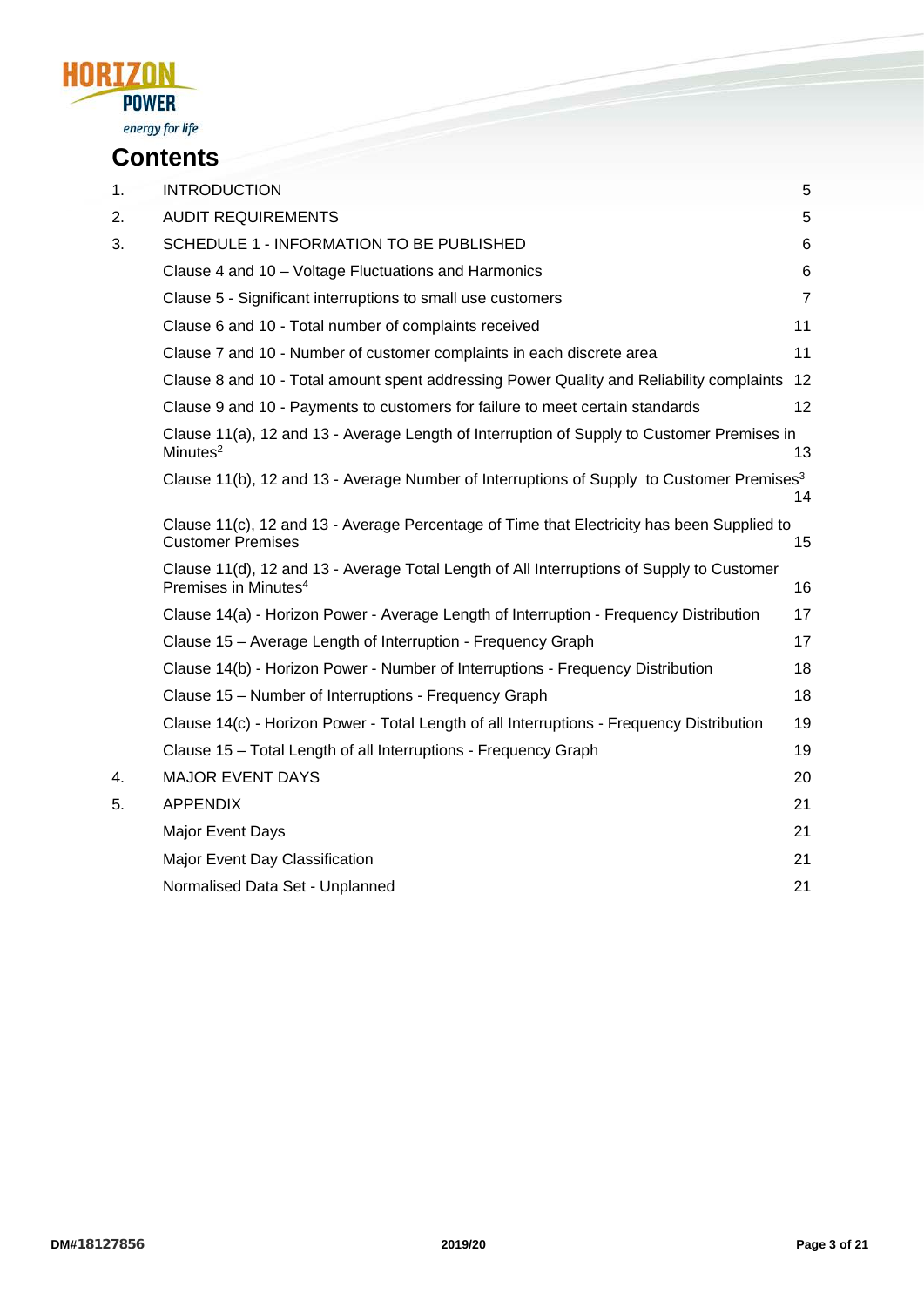

# Service area

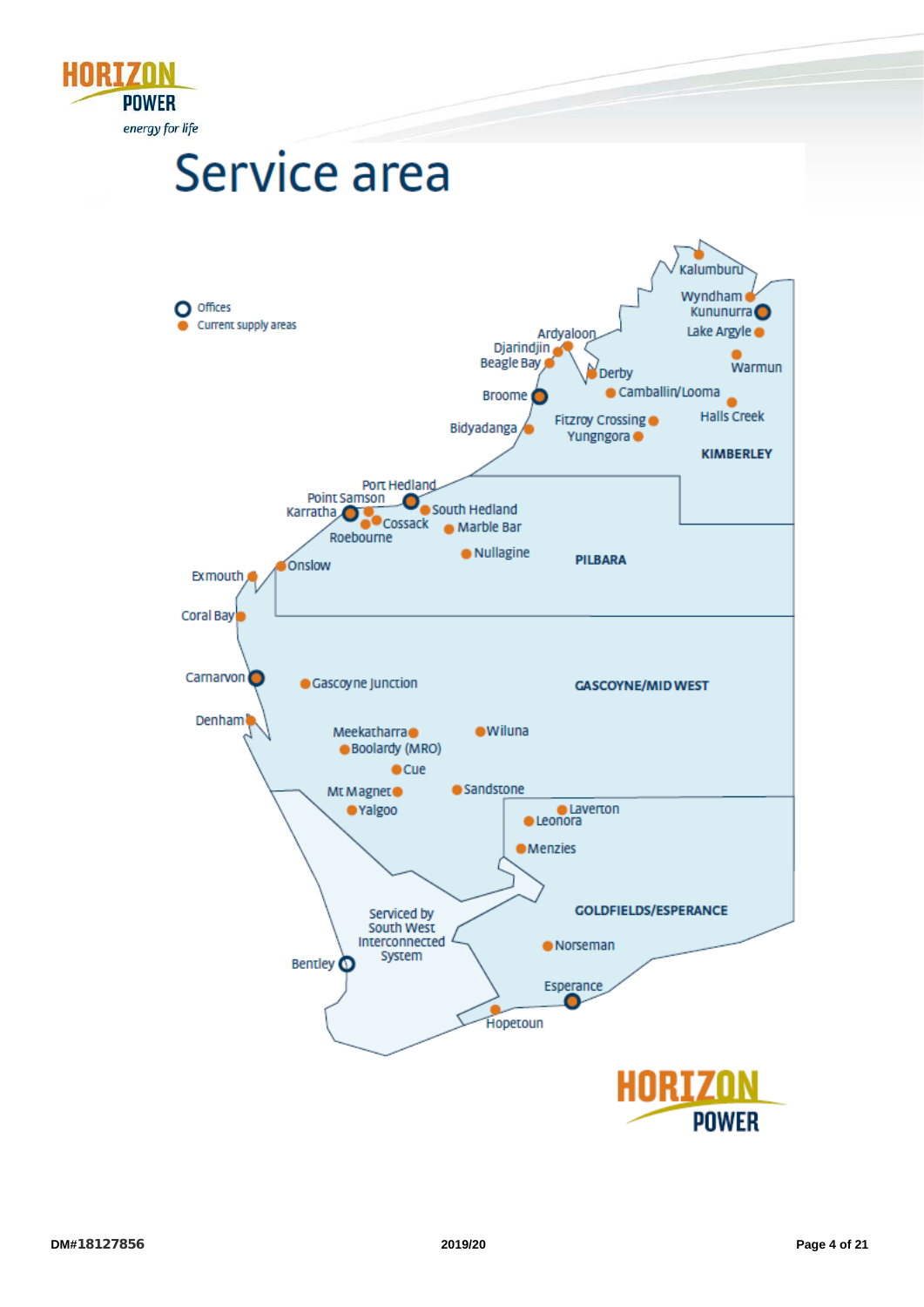

## <span id="page-4-0"></span>**1. INTRODUCTION**

This report has been produced to meet the requirements of the Electricity Industry (Network Quality and Reliability of Supply) Code 2005, Schedule 1 – Information to be published.

To assist in meeting reporting requirements, the Economic Regulation Authority Western Australia (ERA WA) publishes the Electricity Distribution Licence Performance Reporting Handbook, which specifies measures to be reported. The report is prepared in accordance with Schedule 1 of the Code, however as Horizon Power is a vertically integrated business (responsible for generation, transmission and distribution) reliability data includes generation and transmission outages.

## <span id="page-4-1"></span>**2. AUDIT REQUIREMENTS**

Division 3 of the Electricity Industry (Network Quality and Reliability of Supply) Code 2005 requires that Horizon Power arrange for an independent expert to audit, and report on the operation of the systems that Horizon Power has in place for monitoring its compliance with the code.

In 2017, the Minister for Energy removed the requirement for licence holders, such as Horizon Power, to annually engage an independent expert to audit and report on the operation of the systems in place for monitoring compliance with legislated electricity quality and reliability standards. The audit period was extended to three yearly, with the next audit due in 2020.

In 2020, Horizon Power has appointed Qualeng to perform the audit of its systems for compliance with the code. Qualeng is a locally based engineering consulting group with over 20 years engineering, regulatory and quality assurance expertise throughout various industries. Qualeng has a long and successful trading history and comprises a team of highly experienced consultants with recent, relevant and international expertise in the energy sector.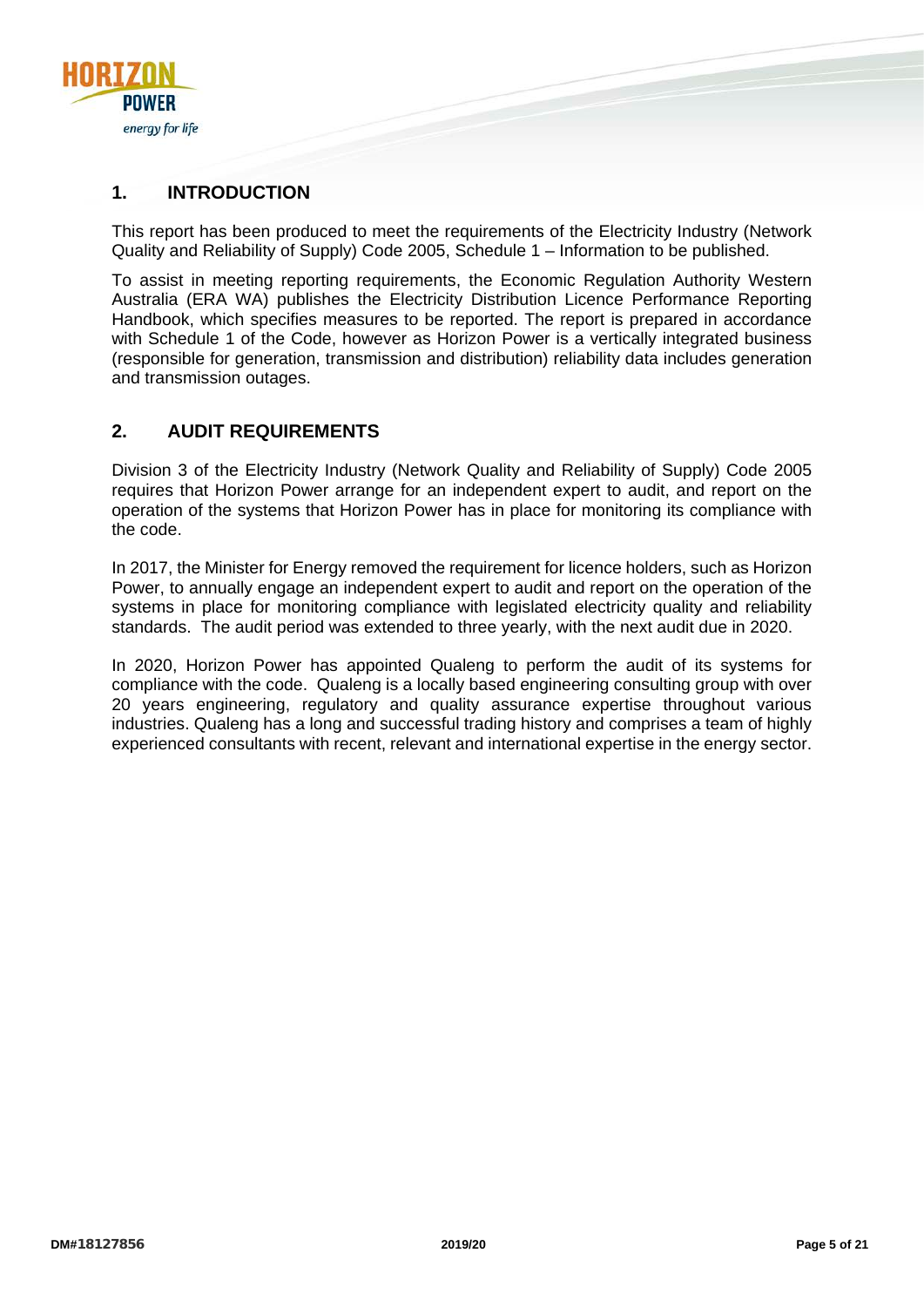

#### energy for life

## <span id="page-5-0"></span>**3. SCHEDULE 1 - INFORMATION TO BE PUBLISHED**

## <span id="page-5-1"></span>**Clause 4 and 10 – Voltage Fluctuations and Harmonics**

## *Clause 4(a) Number of breaches of each provision of the Code:*

| <b>Quality of Supply</b> | 2018/19 | .2019/201 |
|--------------------------|---------|-----------|
| Voltage fluctuations     |         |           |
| Harmonics                |         |           |

## *Clause 4(b) Remedial action taken for each provision:*

Voltage Fluctuations

| Location | <b>Action Taken</b> |
|----------|---------------------|
| N/A      | N/A                 |

**Harmonics** 

| 0 <sup>0</sup> | <b>Action Taken</b> |
|----------------|---------------------|
| N/A            | $N/\Delta$          |

*N/A = Not Available.*

Continuous monitoring of voltage and frequency fluctuations is done at the substation busbar. Temporary power quality monitoring equipment is installed on the network for specific problem monitoring in response to a customer power quality complaint.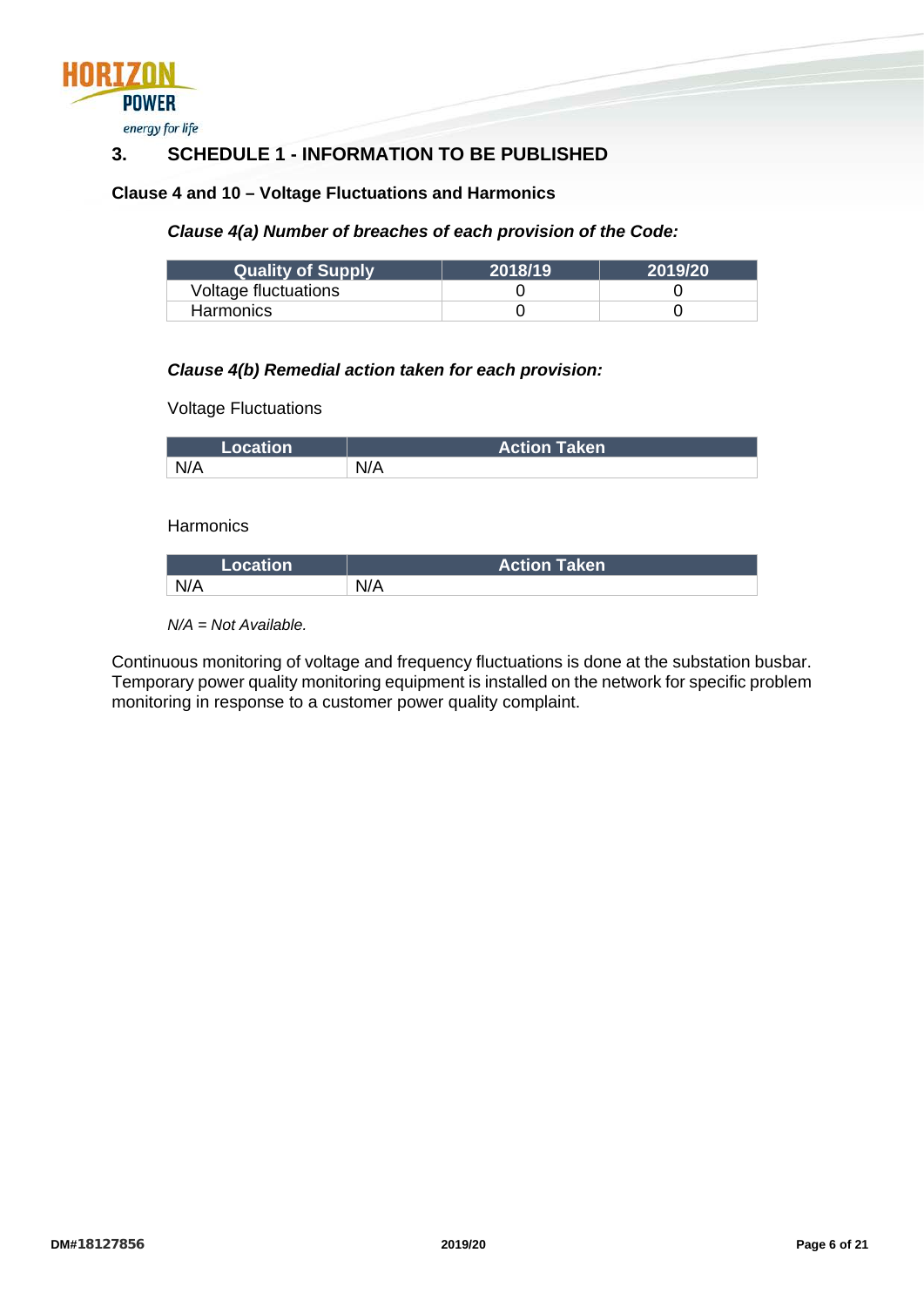

## <span id="page-6-0"></span>**Clause 5 - Significant interruptions to small use customers**

| <b>Clause Description</b>                                 | 2018/19 | 2019/20 |
|-----------------------------------------------------------|---------|---------|
| 5(a) Number of premises that<br>experienced<br>Clause     | 1380    | 1333    |
| interruptions greater than 12 hours continuous            |         |         |
| Clause 5(b) Number of premises that experienced more than | 120     | 61 I    |
| 16 interruptions.                                         |         |         |

Detailed analysis of interruptions where duration is greater than 12 hours (720 minutes) continuously for 2019/20

| <b>System</b> | <b>Duration</b><br>(Minutes) | <b>Premises</b> | <b>Start</b><br><b>Date</b> | <b>Cause Description</b>                   | <b>Incident</b><br><b>Category</b>            |
|---------------|------------------------------|-----------------|-----------------------------|--------------------------------------------|-----------------------------------------------|
| <b>Broome</b> | 2635                         | 1               | 22/07/2019                  | <b>Equipment Failure</b>                   | Part Power                                    |
| Broome        | 2879                         | 1               | 22/07/2019                  | Bat                                        | Miscellaneous Non<br>Hazard                   |
| <b>Broome</b> | 57521.16                     | $\mathbf{1}$    | 17/10/2019                  | <b>Equipment Failure</b>                   | No Power                                      |
| Broome        | 5745.2                       | 1               | 20/12/2019                  | Wind or Wind Bourne<br>Debris              | <b>SFW Tree Fouling</b><br><b>Street Wire</b> |
| Broome        | 1489.26                      | 1               | 23/12/2019                  | Lightning                                  | No Power                                      |
| <b>Broome</b> | 8751                         | 1               | 7/01/2020                   | Water Infiltration or Flooded<br>Equipment | No Power                                      |
| <b>Broome</b> | 5762.88                      | $\mathbf{1}$    | 30/01/2020                  | <b>External Owner Equipment</b>            | Miscellaneous Hazard                          |
| <b>Broome</b> | 1444                         | 1               | 6/02/2020                   | Vegetation                                 | Service Wire Down                             |
| <b>Broome</b> | 6627                         | $\mathbf{1}$    | 7/02/2020                   | <b>Equipment Failure</b>                   | <b>Potential Neutral</b><br>Problem - AMI     |
| Broome        | 843                          | 1               | 1/03/2020                   | <b>Equipment Failure</b>                   | No Power                                      |
| Carnarvon     | 4512                         | $\mathbf{1}$    | 16/08/2019                  | Unknown                                    | Reconnection                                  |
| Carnarvon     | 4507                         | 1               | 21/08/2019                  | Vehicle                                    | <b>Underground Dome</b><br>Damaged            |
| Carnarvon     | 4109.18                      | $\mathbf{1}$    | 17/10/2019                  | Unknown                                    | Part Power                                    |
| Carnarvon     | 176312.6                     | 1               | 4/11/2019                   | Vandalism or Willful<br>Damage             | Pole Fire                                     |
| Carnarvon     | 1186                         | $\mathbf{1}$    | 6/03/2020                   | <b>Equipment Failure</b>                   | Part Power                                    |
| Carnarvon     | 2503                         | 1               | 11/03/2020                  | Unknown                                    | No Power                                      |
| Carnarvon     | 1270                         | $\mathbf{1}$    | 24/05/2020                  | Wind or Wind Bourne<br><b>Debris</b>       | Debris On Service<br>Wire                     |
| Carnarvon     | 1383.73                      | 3               | 24/05/2020                  | Unknown                                    | Switch Isolation                              |
| Carnarvon     | 1506                         | $\mathbf{1}$    | 11/06/2020                  | <b>Equipment Failure</b>                   | Part Power                                    |
| Cue           | 1048.66                      | 1               | 13/02/2020                  | <b>Equipment Failure</b>                   | <b>Warm Meter Fuse</b>                        |
| Denham        | 1040                         | 1               | 12/07/2019                  | Vehicle                                    | Meter Box Damaged                             |
| Denham        | 4109                         | 1               | 15/11/2019                  | <b>Equipment Failure</b>                   | Low Hanging Service<br>Wire                   |
| Denham        | 15789.26                     | 1               | 14/05/2020                  | Water Infiltration or Flooded<br>Equipment | Miscellaneous Hazard                          |
| Derby         | 916                          | 1               | 6/11/2019                   | Vandalism or Willful<br>Damage             | Debris On Street Wire                         |
| Derby         | 1040.36                      | $\mathbf{1}$    | 26/11/2019                  | <b>Equipment Failure</b>                   | Low Hanging Street<br>Wire                    |
| Derby         | 4656.05                      | 1               | 24/12/2019                  | Lightning                                  | No Power                                      |
| Derby         | 2456.78                      | 1               | 25/12/2019                  | Lightning                                  | No Power                                      |
| Derby         | 2459.5                       | 1               | 6/01/2020                   | Lightning                                  | Switch Isolation                              |
| Derby         | 8191                         | 78              | 6/01/2020                   | Lightning                                  | Switch Isolation                              |
| Djarindjin    | 1649                         | 1               | 21/08/2019                  | Vandalism or Willful<br>Damage             | No Power                                      |
| Esperance     | 762.65                       | 4               | 10/07/2019                  | <b>Equipment Failure</b>                   | Drop Out Fuse Trip                            |
| Esperance     | 1007.16                      | 1               | 7/08/2019                   | <b>Equipment Failure</b>                   | Miscellaneous Hazard                          |
| Esperance     | 2417                         | 4               | 10/08/2019                  | Wind or Wind Bourne<br>Debris              | Drop Out Fuse Trip                            |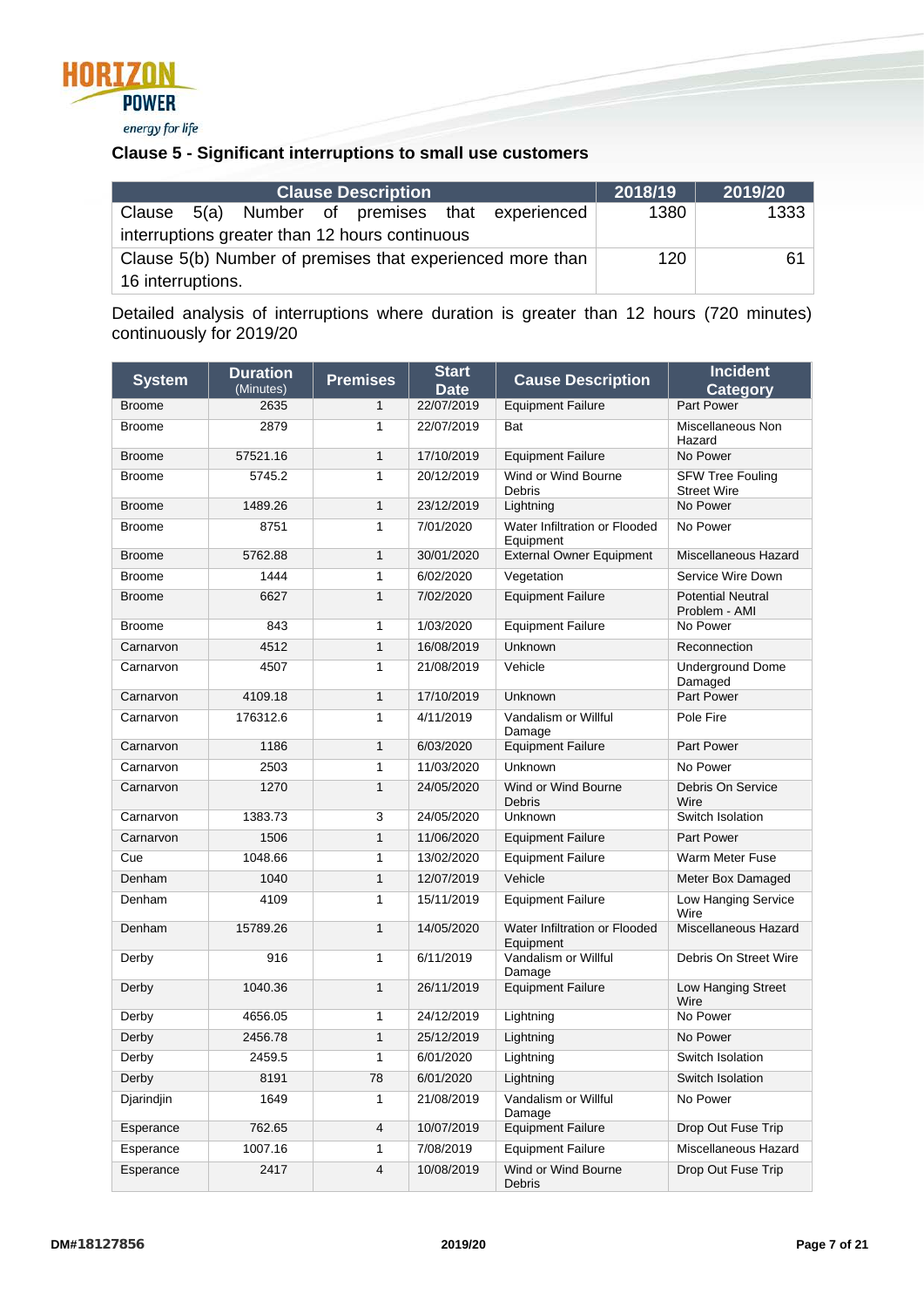| <b>POWER</b>        |                              |                 |                             |                                       |                                           |
|---------------------|------------------------------|-----------------|-----------------------------|---------------------------------------|-------------------------------------------|
| energy for life     |                              |                 |                             |                                       |                                           |
| <b>System</b>       | <b>Duration</b><br>(Minutes) | <b>Premises</b> | <b>Start</b><br><b>Date</b> | <b>Cause Description</b>              | <b>Incident</b><br>Category               |
| Esperance           | 731                          | $\mathbf{1}$    | 13/08/2019                  | <b>Equipment Failure</b>              | No Power                                  |
| Esperance           | 796.13                       | 18              | 21/08/2019                  | <b>Equipment Failure</b>              | <b>Recloser Trip</b>                      |
| Esperance           | 1465.2                       | $\mathbf{1}$    | 28/08/2019                  | <b>Equipment Failure</b>              | No Power                                  |
| Esperance           | 1291.79                      | $\overline{2}$  | 1/09/2019                   | <b>Equipment Failure</b>              | <b>Recloser Trip</b>                      |
| Esperance           | 2993.69                      | 1               | 14/11/2019                  | <b>Equipment Failure</b>              | Switch Isolation                          |
| Esperance           | 1016                         | $\mathbf{1}$    | 5/12/2019                   | Vehicle                               | Service Wire Down                         |
| Esperance           | 895                          | 8               | 25/12/2019                  | Lightning                             | Sectionaliser Trip                        |
| Esperance           | 5457.21                      | 11              | 25/12/2019                  | <b>Equipment Failure</b>              | <b>Recloser Trip</b>                      |
| Esperance           | 765                          | 1               | 26/12/2019                  | Lightning                             | Miscellaneous Non<br>Hazard               |
| Esperance           | 861                          | 12              | 26/12/2019                  | Lightning                             | Drop Out Fuse Trip                        |
| Esperance           | 1145                         | 1               | 26/12/2019                  | Lightning                             | No Power                                  |
| Esperance           | 3338.53                      | $\mathbf{1}$    | 26/12/2019                  | Lightning                             | Drop Out Fuse Trip                        |
| Esperance           | 3999.83                      | 10              | 26/12/2019                  | Lightning                             | Switch Isolation                          |
| Esperance           | 11496                        | $\mathbf{1}$    | 26/12/2019                  | Lightning                             | Drop Out Fuse Trip                        |
| Esperance           | 996.53                       | 1               | 27/12/2019                  | <b>Emergency Outage For</b><br>Hazard | Switch Isolation                          |
| Esperance           | 1016                         | 8               | 27/12/2019                  | Wind or Wind Bourne<br><b>Debris</b>  | Drop Out Fuse Trip                        |
| Esperance           | 1049                         | $\mathbf{1}$    | 27/12/2019                  | Lightning                             | No Power                                  |
| Esperance           | 1352.51                      | $\mathbf{1}$    | 27/12/2019                  | <b>Emergency Outage For</b><br>Hazard | Switch Isolation                          |
| Esperance           | 1440                         | 1               | 27/12/2019                  | Lightning                             | Reconnection                              |
| Esperance           | 1861                         | $\mathbf{1}$    | 27/12/2019                  | Lightning                             | No Power                                  |
| Esperance           | 1005.48                      | 1               | 16/02/2020                  | Lightning                             | No Power                                  |
| Esperance           | 1225.95                      | $\mathbf{1}$    | 28/02/2020                  | <b>Equipment Failure</b>              | Miscellaneous Non<br>Hazard               |
| Esperance           | 762                          | 1               | 1/03/2020                   | <b>Equipment Failure</b>              | No Power                                  |
| Esperance           | 2750                         | $\mathbf{1}$    | 4/03/2020                   | Lightning                             | Meter Box Damaged                         |
| Esperance           | 807.96                       | 9               | 6/05/2020                   | <b>Equipment Failure</b>              | <b>Recloser Trip</b>                      |
| Esperance           | 1324                         | $\mathbf{1}$    | 6/05/2020                   | Lightning                             | No Power                                  |
| Esperance           | 2826.13                      | $\mathbf{1}$    | 6/05/2020                   | Wind or Wind Bourne<br><b>Debris</b>  | <b>Recloser Trip</b>                      |
| Esperance           | 923.7                        | $\mathbf{1}$    | 12/05/2020                  | Unknown                               | No Power                                  |
| Esperance           | 4382.48                      | 176             | 24/05/2020                  | System Generated                      | <b>Recloser Trip</b>                      |
| Esperance           | 2679                         | 1               | 25/05/2020                  | Wind or Wind Bourne<br><b>Debris</b>  | Low Hanging Street<br>Wire                |
| Esperance           | 4194                         | 1               | 26/05/2020                  | PQI - Default Code                    | <b>Electric Shock</b>                     |
| Esperance           | 1181                         | $\mathbf{1}$    | 27/05/2020                  | <b>Equipment Failure</b>              | Part Power                                |
| Esperance           | 907                          | 1               | 13/06/2020                  | <b>Unknown</b>                        | No Power                                  |
| Esperance           | 1839.9                       | 43              | 28/06/2020                  | Lightning                             | Drop Out Fuse Trip                        |
| Exmouth             | 2121                         | 1               | 6/08/2019                   | Vehicle                               | Pole Broken/Damaged                       |
| Exmouth             | 1478                         | $\mathbf{1}$    | 10/12/2019                  | Vehicle                               | Underground Dome<br>Damaged               |
| Exmouth             | 2677.1                       | 1               | 6/04/2020                   | PQI - Default Code                    | SFW PQI High Volts                        |
| Fitzroy<br>Crossing | 1212                         | 1               | 23/09/2019                  | <b>Equipment Failure</b>              | Meter Box Damaged                         |
| Fitzroy<br>Crossing | 730                          | 1               | 27/12/2019                  | <b>Equipment Failure</b>              | No Power                                  |
| Fitzroy<br>Crossing | 988                          | $\mathbf{1}$    | 31/12/2019                  | Vandalism or Willful<br>Damage        | No Power                                  |
| Fitzroy<br>Crossing | 7364.73                      | 1               | 8/01/2020                   | Bird                                  | Part Power                                |
| Fitzroy<br>Crossing | 4323                         | $\mathbf{1}$    | 3/03/2020                   | PQI - Default Code                    | <b>Potential Neutral</b><br>Problem - AMI |
| Fitzroy             | 7751                         | 1               | 3/03/2020                   | <b>Equipment Failure</b>              | No Power                                  |

Crossing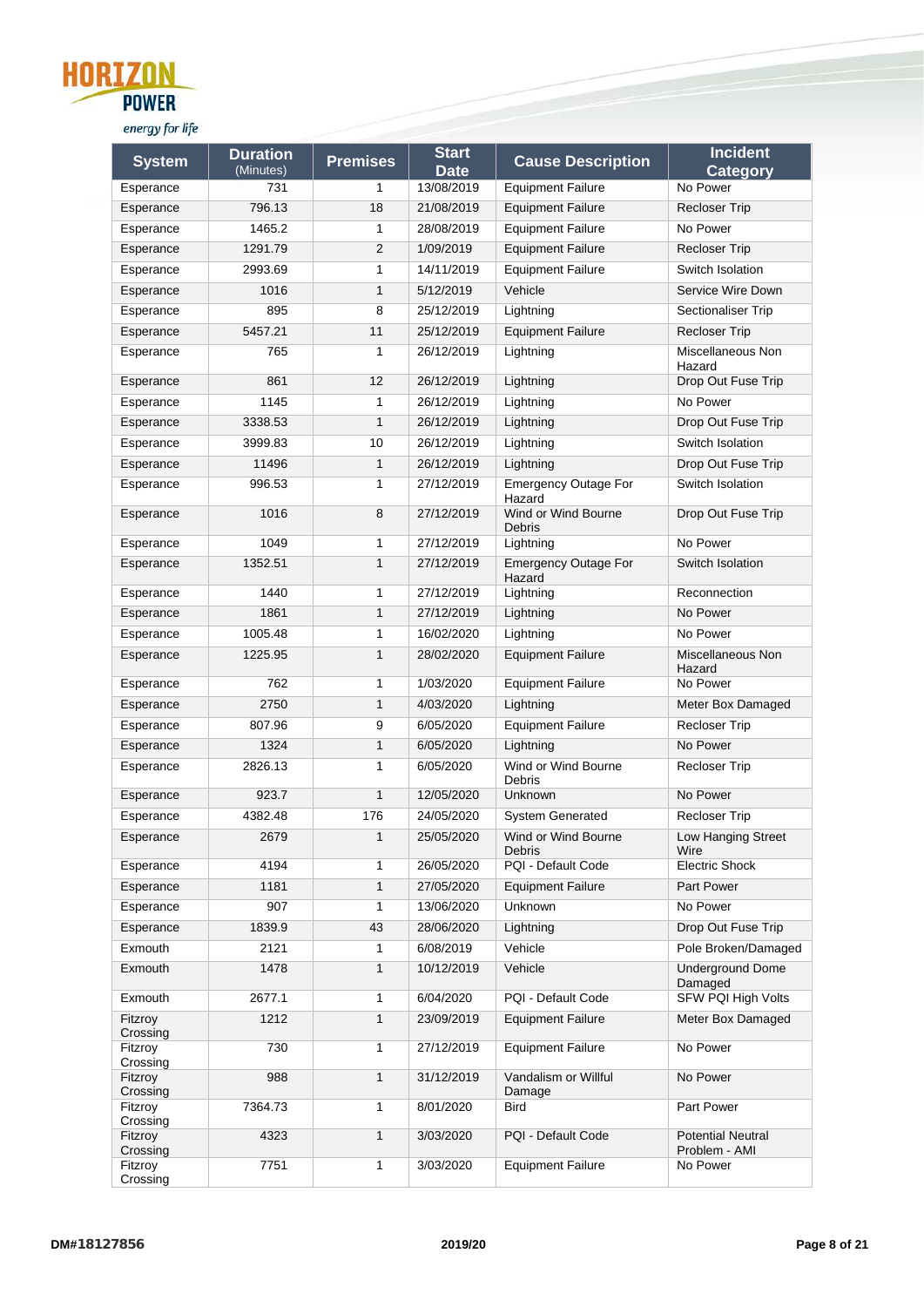| ORT |              |
|-----|--------------|
|     | <b>POWER</b> |

energy for life

| <b>System</b>      | <b>Duration</b><br>(Minutes) | <b>Premises</b> | <b>Start</b><br><b>Date</b> | <b>Cause Description</b>              | <b>Incident</b><br>Category           |
|--------------------|------------------------------|-----------------|-----------------------------|---------------------------------------|---------------------------------------|
| <b>Halls Creek</b> | 1875.61                      | $\mathbf{1}$    | 29/12/2019                  | Lightning                             | No Power                              |
| <b>Halls Creek</b> | 740.2                        | 23              | 31/01/2020                  | <b>Equipment Failure</b>              | Switch Isolation                      |
| Hopetoun           | 1757                         | $\mathbf{1}$    | 10/12/2019                  | Vehicle                               | <b>Underground Dome</b><br>Damaged    |
| Hopetoun           | 964                          | $\mathbf{1}$    | 18/12/2019                  | <b>Bird</b>                           | No Power                              |
| Hopetoun           | 2411                         | $\mathbf{1}$    | 31/01/2020                  | <b>Bird</b>                           | No Power                              |
| Hopetoun           | 1090                         | 1               | 15/02/2020                  | Lightning                             | No Power                              |
| Hopetoun           | 1418                         | $\mathbf{1}$    | 16/03/2020                  | Lightning                             | <b>Part Power</b>                     |
| Hopetoun           | 1575                         | 1               | 29/04/2020                  | <b>Equipment Failure</b>              | Part Power                            |
| Kununurra          | 850                          | $\mathbf{1}$    | 15/12/2019                  | Wind or Wind Bourne<br>Debris         | <b>Street Wire Down</b>               |
| Kununurra          | 1038                         | $\mathbf{1}$    | 15/12/2019                  | Vegetation                            | Service Wire Down                     |
| Kununurra          | 1179                         | $\mathbf{1}$    | 15/12/2019                  | Wind or Wind Bourne<br><b>Debris</b>  | Reconnection                          |
| Kununurra          | 1313.76                      | 1               | 23/12/2019                  | PQI - Default Code                    | SFW PQI High Volts                    |
| Kununurra          | 8436.96                      | $\mathbf{1}$    | 31/12/2019                  | Lightning                             | <b>Part Power</b>                     |
| Kununurra          | 11896.98                     | $\mathbf{1}$    | 26/01/2020                  | Bat                                   | No Power                              |
| Kununurra          | 3013.26                      | 21              | 27/01/2020                  | <b>Equipment Failure</b>              | <b>Feeder Trip</b>                    |
| Laverton           | 1006.63                      | $\mathbf{1}$    | 16/09/2019                  | <b>Equipment Failure</b>              | <b>SFW PQI Voltage</b><br>Fluctuation |
| Leonora            | 1567                         | $\mathbf{1}$    | 16/12/2019                  | Vegetation                            | <b>Disconnect For Fault</b>           |
| Looma              | 1285                         | 1               | 13/03/2020                  | <b>Equipment Failure</b>              | No Power                              |
| Marble Bar         | 1003                         | $\mathbf{1}$    | 12/07/2019                  | <b>Equipment Failure</b>              | Part Power                            |
| Marble Bar         | 1985                         | $\mathbf{1}$    | 18/07/2019                  | <b>Equipment Failure</b>              | Part Power                            |
| Marble Bar         | 4761                         | $\mathbf{1}$    | 28/12/2019                  | Lightning                             | <b>Part Power</b>                     |
| Meekatharra        | 1246.11                      | 3               | 14/11/2019                  | <b>Emergency Outage For</b><br>Hazard | <b>Feeder Trip</b>                    |
| Meekatharra        | 1465                         | $\mathbf{1}$    | 14/11/2019                  | <b>Equipment Failure</b>              | Pole Broken/Damaged                   |
| Meekatharra        | 4544                         | 1               | 1/05/2020                   | <b>Equipment Failure</b>              | Miscellaneous Hazard                  |
| <b>Menzies</b>     | 3307.03                      | 2               | 25/05/2020                  | Plan Outage or<br>Disconnection       | Planned HVN Incident                  |
| Mount Magnet       | 1083                         | 1               | 28/02/2020                  | Wind or Wind Bourne<br>Debris         | Service Wire Down                     |
| Norseman           | 2196.88                      | 6               | 15/03/2020                  | Wind or Wind Bourne<br>Debris         | <b>Feeder Trip</b>                    |
| <b>NWIS</b>        | 1039                         | 9               | 11/11/2019                  | Vegetation                            | LV Fuse Trip                          |
| <b>NWIS</b>        | 4424                         | 1               | 6/12/2019                   | <b>Emergency Outage For</b><br>Hazard | <b>Disconnect For Fault</b>           |
| <b>NWIS</b>        | 151682                       | $\mathbf{1}$    | 17/12/2019                  | <b>Emergency Outage For</b><br>Hazard | Miscellaneous Hazard                  |
| <b>NWIS</b>        | 1074                         | $\mathbf{1}$    | 20/12/2019                  | <b>External Owner Equipment</b>       | Reconnection                          |
| <b>NWIS</b>        | 4687                         | 1               | 21/01/2020                  | PQI - Default Code                    | SFW PQI High Volts                    |
| <b>NWIS</b>        | 823.55                       | 16              | 8/02/2020                   | Wind or Wind Bourne<br>Debris         | <b>Transmission Trip</b>              |
| <b>NWIS</b>        | 1600                         | 9               | 8/02/2020                   | Wind or Wind Bourne<br><b>Debris</b>  | Feeder Trip                           |
| <b>NWIS</b>        | 1600                         | 161             | 8/02/2020                   | Wind or Wind Bourne<br>Debris         | <b>Feeder Trip</b>                    |
| <b>NWIS</b>        | 1600                         | 209             | 8/02/2020                   | Wind or Wind Bourne<br>Debris         | Feeder Trip                           |
| <b>NWIS</b>        | 2594                         | $\mathbf{1}$    | 8/02/2020                   | Unknown                               | <b>Underground Dome</b><br>Damaged    |
| <b>NWIS</b>        | 2613                         | $\mathbf{1}$    | 8/02/2020                   | Wind or Wind Bourne<br>Debris         | Meter Box Damaged                     |
| <b>NWIS</b>        | 2720                         | $\mathbf{1}$    | 8/02/2020                   | Wind or Wind Bourne<br>Debris         | Miscellaneous Hazard                  |
| <b>NWIS</b>        | 4119.86                      | 143             | 8/02/2020                   | Wind or Wind Bourne<br>Debris         | <b>Transmission Trip</b>              |
| <b>NWIS</b>        | 15991.28                     | $\overline{2}$  | 8/02/2020                   | Wind or Wind Bourne<br>Debris         | Feeder Trip                           |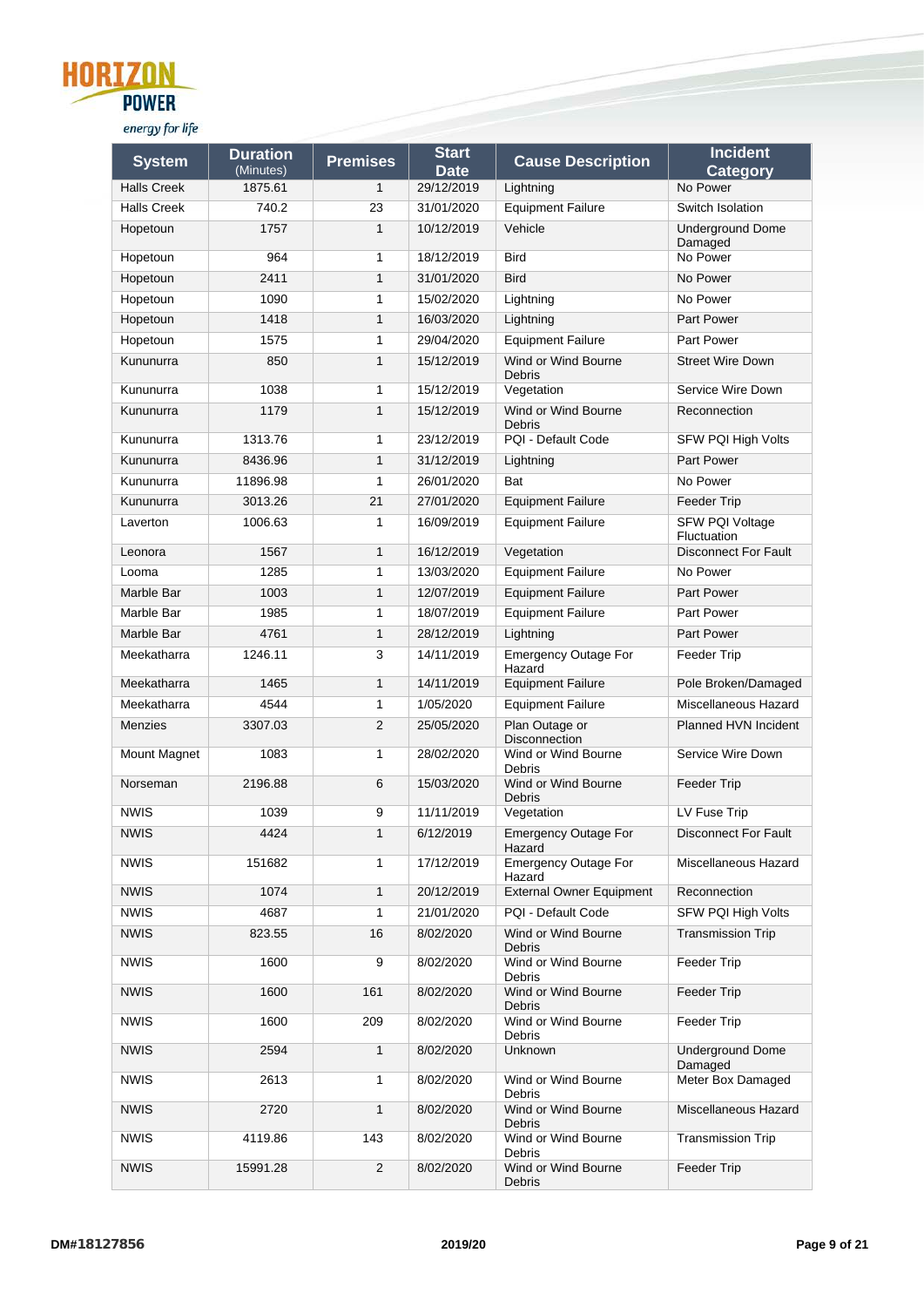| <b>POWER</b> |
|--------------|

## energy for life

| <b>System</b> | <b>Duration</b><br>(Minutes) | <b>Premises</b> | <b>Start</b><br><b>Date</b> | <b>Cause Description</b>               | <b>Incident</b><br><b>Category</b>  |
|---------------|------------------------------|-----------------|-----------------------------|----------------------------------------|-------------------------------------|
| <b>NWIS</b>   | 18840.29                     | 27              | 8/02/2020                   | Wind or Wind Bourne<br><b>Debris</b>   | Feeder Trip                         |
| <b>NWIS</b>   | 23480.56                     | 11              | 8/02/2020                   | Wind or Wind Bourne<br><b>Debris</b>   | Recloser Trip                       |
| <b>NWIS</b>   | 1564.91                      | $\overline{2}$  | 9/02/2020                   | Wind or Wind Bourne<br><b>Debris</b>   | Planned HVN Incident                |
| <b>NWIS</b>   | 1600                         | $\mathbf{1}$    | 9/02/2020                   | Vegetation                             | <b>Underground Dome</b><br>Damaged  |
| <b>NWIS</b>   | 4762                         | $\mathbf{1}$    | 9/02/2020                   | <b>Equipment Failure</b>               | <b>Street Wire Down</b>             |
| <b>NWIS</b>   | 5829                         | $\mathbf{1}$    | 9/02/2020                   | Wind or Wind Bourne<br><b>Debris</b>   | <b>Underground Kiosk</b><br>Damaged |
| <b>NWIS</b>   | 13239                        | $\mathbf{1}$    | 9/02/2020                   | Wind or Wind Bourne<br><b>Debris</b>   | Service Wire Down                   |
| <b>NWIS</b>   | 86078.43                     | 16              | 9/02/2020                   | Wind or Wind Bourne<br><b>Debris</b>   | Switch Isolation                    |
| <b>NWIS</b>   | 4028                         | $\mathbf{1}$    | 10/02/2020                  | Wind or Wind Bourne<br><b>Debris</b>   | No Power                            |
| <b>NWIS</b>   | 4230                         | $\mathbf{1}$    | 10/02/2020                  | Wind or Wind Bourne<br><b>Debris</b>   | No Power                            |
| <b>NWIS</b>   | 9994                         | 1               | 10/02/2020                  | Wind or Wind Bourne<br><b>Debris</b>   | No Power                            |
| <b>NWIS</b>   | 12203                        | $\mathbf{1}$    | 10/02/2020                  | Wind or Wind Bourne<br><b>Debris</b>   | Service Wire Down                   |
| <b>NWIS</b>   | 86767                        | $\mathbf{1}$    | 17/02/2020                  | Wind or Wind Bourne<br><b>Debris</b>   | Pole Down                           |
| <b>NWIS</b>   | 5464                         | $\mathbf{1}$    | 9/03/2020                   | Vehicle                                | <b>Underground Dome</b><br>Damaged  |
| <b>NWIS</b>   | 2823                         | $\mathbf{1}$    | 29/03/2020                  | <b>Equipment Failure</b>               | Miscellaneous Non<br>Hazard         |
| <b>NWIS</b>   | 1449                         | $\mathbf{1}$    | 30/04/2020                  | <b>Equipment Failure</b>               | No Power                            |
| <b>NWIS</b>   | 778.15                       | 142             | 24/05/2020                  | <b>Equipment Failure</b>               | <b>Feeder Trip</b>                  |
| <b>NWIS</b>   | 952                          | $\mathbf{1}$    | 24/05/2020                  | <b>Equipment Failure</b>               | Pole Fire                           |
| <b>NWIS</b>   | 6399.04                      | $\mathbf{1}$    | 10/06/2020                  | Plan Outage or<br><b>Disconnection</b> | Planned HVN Incident                |
| Onslow        | 3098                         | 34              | 26/05/2020                  | Plan Outage or<br><b>Disconnection</b> | Planned HVN Incident                |
| Wiluna        | 2588                         | 1               | 9/11/2019                   | <b>Equipment Failure</b>               | No Power                            |
| Wiluna        | 1119.68                      | $\mathbf{1}$    | 22/02/2020                  | <b>Equipment Failure</b>               | Low Hanging Service<br>Wire         |
| Wiluna        | 1721.8                       | $\mathbf{1}$    | 7/06/2020                   | <b>Equipment Failure</b>               | No Power                            |
| Wyndham       | 1364                         | $\mathbf{1}$    | 16/12/2019                  | <b>External Owner Equipment</b>        | <b>Disconnect For Fault</b>         |
| Wyndham       | 5663.65                      | 1               | 16/01/2020                  | <b>Emergency Outage For</b><br>Hazard  | Miscellaneous Hazard                |
| Wyndham       | 1784                         | $\mathbf{1}$    | 16/03/2020                  | Unknown                                | No Power                            |
|               |                              | 1,333           |                             | Number of Interruptions* = $143$       |                                     |

\*Interruptions listed are beyond the control of the customer.

Customer interruptions greater than 12 hours continuously that were due to significant events (cyclones, severe storms, fire & floods) that Horizon Power systems experienced in 2019/20.

| <b>Power System</b> | <b>Significant Event Dates</b> | Event                     |
|---------------------|--------------------------------|---------------------------|
| Derby               | 23 December 2019               | Abnormally high number of |
|                     |                                | lightning strikes         |
| <b>NWIS</b>         | 8-9 February 2020              | Cyclone Damien            |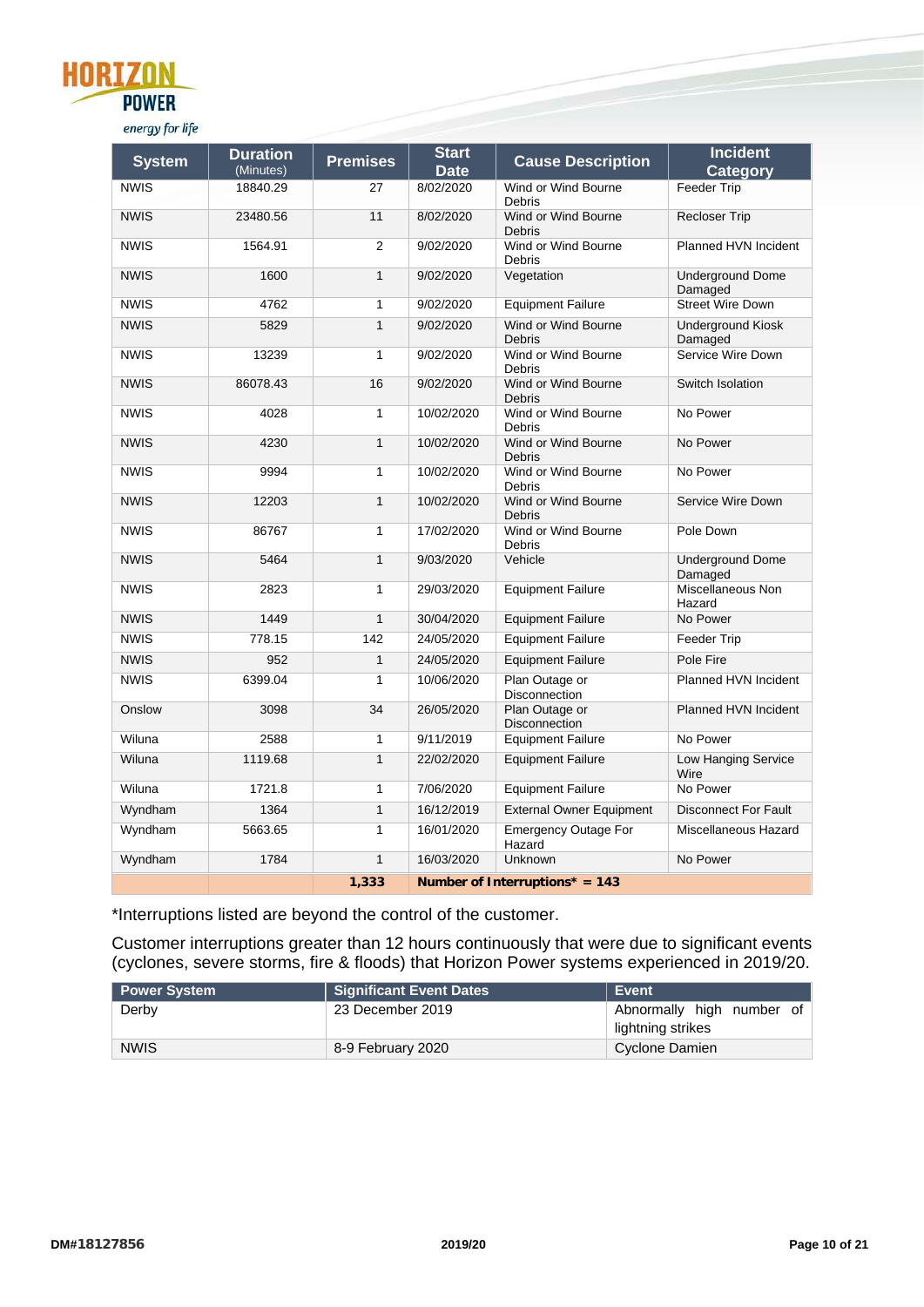

## <span id="page-10-0"></span>**Clause 6 and 10 - Total number of complaints received**

| 2018/19                  | 2010/20 |
|--------------------------|---------|
| $\overline{\phantom{a}}$ | EС      |

## <span id="page-10-1"></span>**Clause 7 and 10 - Number of customer complaints in each discrete area**

| <b>Discrete Area</b>       | 2018/19                 | 2019/20        |
|----------------------------|-------------------------|----------------|
| <b>NWIS</b>                | 7                       | 6              |
| Ardyaloon                  |                         |                |
| <b>Beagle Bay</b>          |                         |                |
| Bidyadanga                 |                         |                |
| <b>Broome</b>              | 3                       | 1              |
| Carnarvon                  | $\overline{1}$          | $\overline{2}$ |
| Coral Bay                  |                         |                |
| Cue                        |                         |                |
| Denham                     |                         |                |
| Derby                      |                         | $\overline{2}$ |
| Djarindjin                 |                         |                |
| Esperance                  | 9                       | 17             |
| Exmouth                    |                         |                |
| <b>Fitzroy Crossing</b>    |                         | $\mathbf{1}$   |
| Gascoyne Junction          |                         |                |
| <b>Halls Creek</b>         | 15                      | 16             |
| Hopetoun                   | $\overline{2}$          | 1              |
| Kalumburu                  |                         |                |
| Kununurra                  |                         | $\overline{4}$ |
| Lake Argyle                |                         |                |
| Laverton                   | 3                       | 1              |
| Leonora                    | $6\overline{6}$         | $\mathbf{1}$   |
| Looma                      | $\overline{\mathbf{4}}$ |                |
| Marble Bar                 |                         |                |
| Meekatharra                |                         | $\overline{2}$ |
| Menzies                    |                         | $\overline{2}$ |
| Mount Magnet               |                         |                |
| Norseman                   |                         |                |
| Nullagine                  | 1                       |                |
| Onslow                     |                         |                |
| Sandstone                  |                         |                |
| Warmun                     |                         |                |
| Wiluna                     |                         |                |
| Wyndham                    |                         |                |
| Yalgoo                     |                         |                |
| Yungngora                  | 25                      |                |
| <b>Horizon Power Total</b> | 76                      | 56             |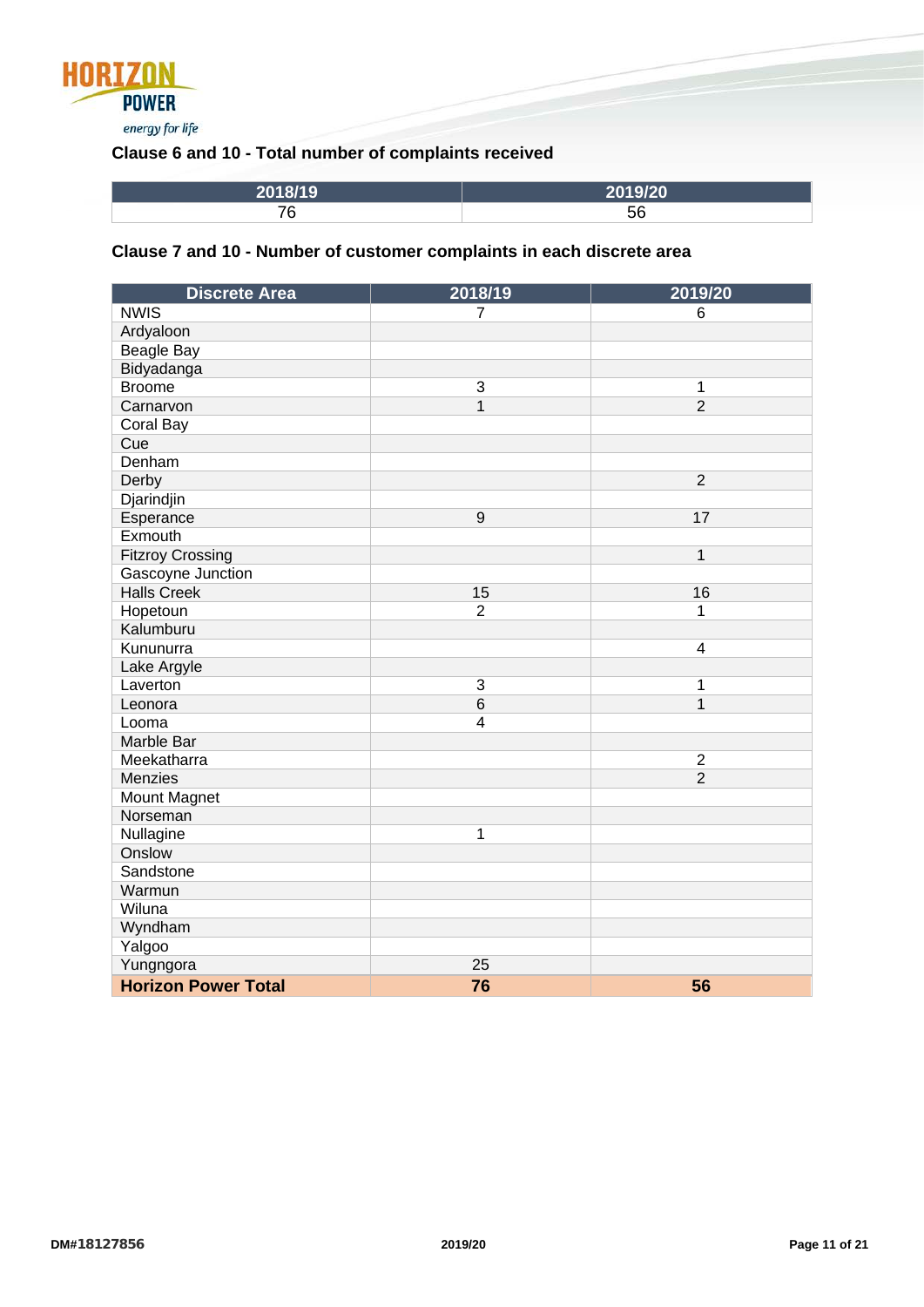

<span id="page-11-0"></span>**Clause 8 and 10 - Total amount spent addressing Power Quality and Reliability complaints**

| 2018/19   | 2019/20   |
|-----------|-----------|
| \$374,500 | \$541,710 |

#### <span id="page-11-1"></span>**Clause 9 and 10 - Payments to customers for failure to meet certain standards**

The number and total payments made to customers (who applied) for failure to give required notice of planned interruption.

| 2018/19       |       | 2019/20       |      |
|---------------|-------|---------------|------|
| <b>Number</b> | Cost  | <b>Number</b> | Cost |
| 1 斥<br>J      | \$900 | ັ             | \$60 |

The number and total payments made to customers (who applied) for supply interruptions exceeding 12 hours.

| 2018/19       |             |               | 2019/20 |
|---------------|-------------|---------------|---------|
| <b>Number</b> | Cost        | <b>Number</b> | Cost    |
| 52            | .160<br>T.A | 4.            | \$3,760 |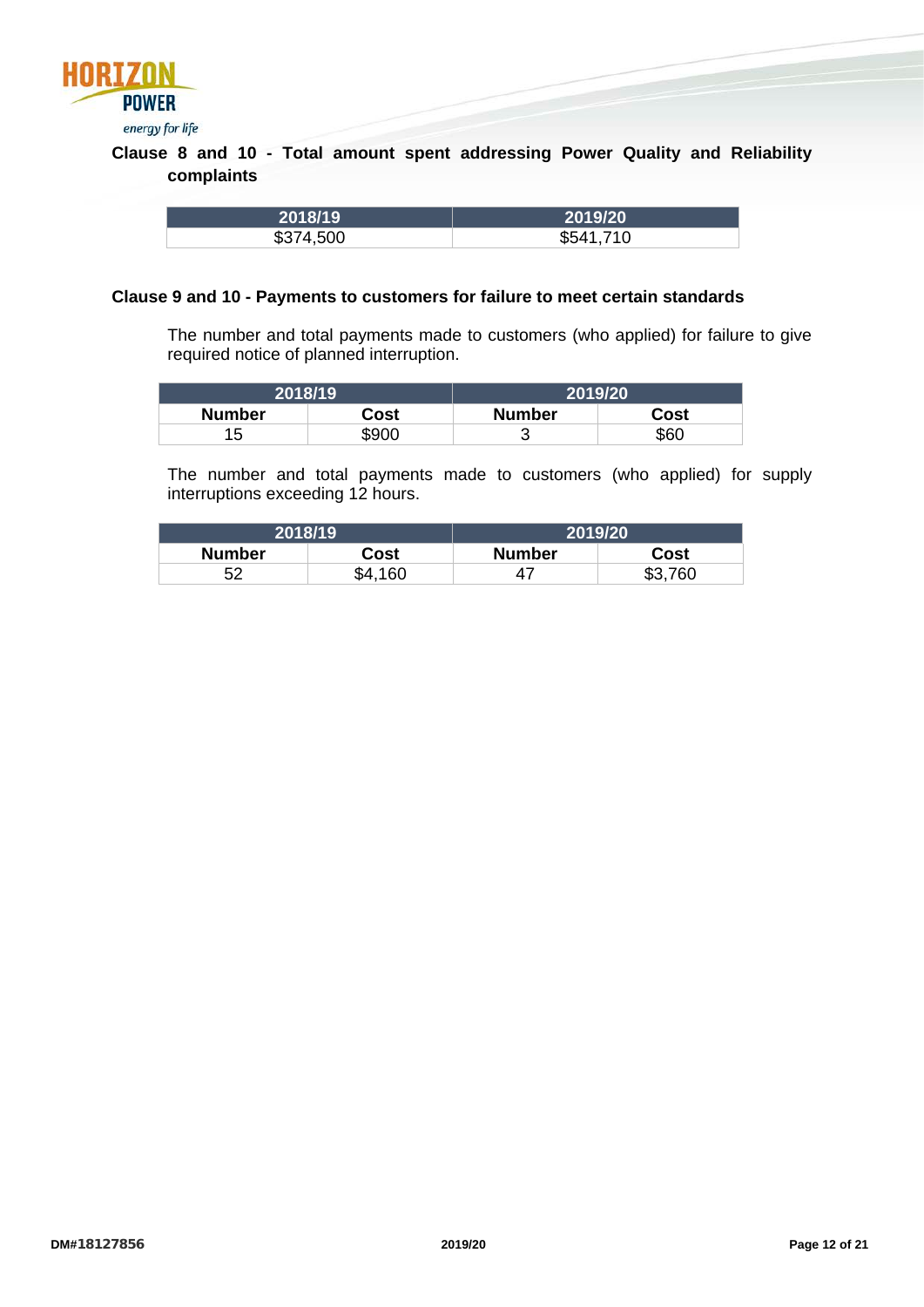

<span id="page-12-0"></span>**Clause 11(a), 12 and 13 - Average Length of Interruption of Supply to Customer Premises in Minutes<sup>2</sup>**

| <b>System</b>              | 2016/17 | 2017/18 | 2018/19 | 2019/20 | <b>Average</b> |
|----------------------------|---------|---------|---------|---------|----------------|
| NWIS <sup>1</sup>          | 91.22   | 53.65   | 159.53  | 251.60  | 139.00         |
| Ardyaloon                  | 18.98   | 9.75    | 0.00    | 0.00    | 7.18           |
| Beagle Bay                 | 217.17  | 142.52  | 173.30  | 66.46   | 149.86         |
| Bidyadanga                 | 183.69  | 144.01  | 139.78  | 53.10   | 130.14         |
| <b>Broome</b>              | 56.60   | 116.09  | 191.07  | 35.95   | 99.93          |
| Carnarvon                  | 101.75  | 110.63  | 51.25   | 64.55   | 82.05          |
| Coral Bay                  | 67.00   | 37.25   | 14.08   | 70.68   | 47.25          |
| Cue                        | 109.19  | 744.85  | 83.69   | 47.27   | 246.25         |
| Denham                     | 137.26  | 27.55   | 36.24   | 11.93   | 53.25          |
| Derby                      | 77.37   | 92.75   | 153.68  | 233.35  | 139.29         |
| Djarindjin                 | 0.00    | 145.32  | 119.75  | 25.29   | 72.59          |
| Esperance                  | 74.56   | 138.38  | 114.39  | 77.84   | 101.29         |
| Exmouth                    | 72.64   | 136.49  | 192.95  | 159.72  | 140.45         |
| <b>Fitzroy Crossing</b>    | 805.04  | 166.14  | 190.43  | 104.30  | 316.48         |
| Gascoyne Junction          | 35.40   | 81.26   | 207.64  | 84.60   | 102.23         |
| <b>Halls Creek</b>         | 121.59  | 73.70   | 233.86  | 201.36  | 157.63         |
| Hopetoun                   | 232.25  | 116.70  | 136.26  | 57.31   | 135.63         |
| Kalumburu                  | 101.76  | 12.68   | 27.51   | 48.22   | 47.54          |
| Kununurra                  | 60.83   | 43.19   | 52.91   | 48.36   | 51.32          |
| Lake Argyle                | 201.80  | 215.13  | 106.65  | 84.00   | 151.90         |
| Laverton                   | 149.89  | 116.39  | 159.62  | 154.39  | 145.07         |
| Leonora                    | 92.67   | 148.31  | 212.97  | 199.09  | 163.26         |
| Looma                      | 134.64  | 272.34  | 427.66  | 168.91  | 250.89         |
| Marble Bar                 | 40.80   | 32.50   | 113.38  | 0.00    | 46.67          |
| Meekatharra                | 162.09  | 274.63  | 113.60  | 94.30   | 161.16         |
| Menzies                    | 176.86  | 39.92   | 106.43  | 327.93  | 162.79         |
| Mount Magnet               | 52.03   | 50.18   | 67.84   | 156.64  | 81.67          |
| Norseman                   | 142.71  | 149.47  | 84.88   | 307.57  | 171.16         |
| Nullagine                  | 0.00    | 152.12  | 476.27  | 61.04   | 172.36         |
| Onslow                     | 93.05   | 82.99   | 32.82   | 116.77  | 81.41          |
| Sandstone                  | 178.64  | 203.00  | 172.33  | 32.75   | 146.68         |
| Warmun                     | 238.24  | 134.28  | 0.00    | 1.08    | 93.40          |
| Wiluna                     | 313.13  | 36.22   | 41.14   | 94.83   | 121.33         |
| Wyndham                    | 23.46   | 35.53   | 45.90   | 21.03   | 31.48          |
| Yalgoo                     | 2.00    | 2.42    | 69.42   | 19.41   | 23.31          |
| Yungngora                  | 1564.05 | 41.66   | 269.49  | 16.83   | 473.01         |
| <b>Horizon Power Total</b> | 90.94   | 101.22  | 120.50  | 123.73  | 109.10         |

1 NWIS – North West Interconnected System as per Clause 1 – Schedule 1

2 Corresponds to Customer Average Interruption Duration Index (CAIDI)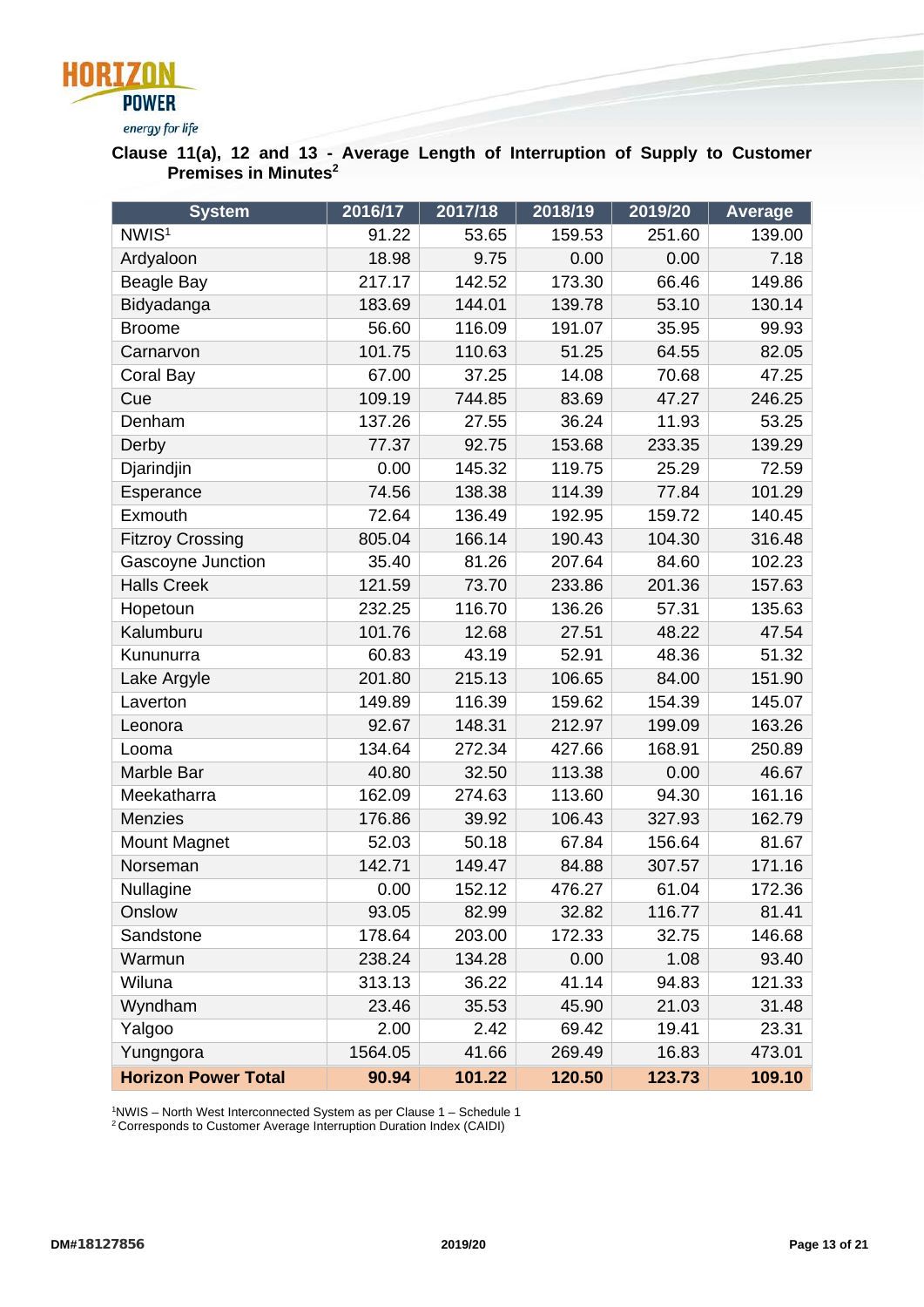

<span id="page-13-0"></span>**Clause 11(b), 12 and 13 - Average Number of Interruptions of Supply to Customer Premises<sup>3</sup>**

| <b>System</b>              | 2016/17 | 2017/18 | 2018/19 | 2019/20 | <b>Average</b> |
|----------------------------|---------|---------|---------|---------|----------------|
| NWIS <sup>1</sup>          | 0.74    | 0.74    | 0.68    | 1.55    | 0.93           |
| Ardyaloon                  | 1.40    | 1.81    | 0.00    | 0.00    | 0.80           |
| Beagle Bay                 | 0.05    | 1.37    | 3.37    | 1.60    | 1.60           |
| Bidyadanga                 | 3.93    | 5.24    | 0.34    | 2.83    | 3.09           |
| <b>Broome</b>              | 0.80    | 1.22    | 1.58    | 0.61    | 1.05           |
| Carnarvon                  | 4.64    | 1.58    | 4.71    | 5.36    | 4.07           |
| Coral Bay                  | 0.10    | 3.60    | 5.82    | 3.33    | 3.21           |
| Cue                        | 3.11    | 0.87    | 1.12    | 2.13    | 1.81           |
| Denham                     | 2.28    | 4.63    | 3.55    | 2.64    | 3.28           |
| Derby                      | 1.65    | 1.05    | 2.29    | 2.72    | 1.93           |
| Djarindjin                 | 0.00    | 1.51    | 2.05    | 1.11    | 1.17           |
| Esperance                  | 4.40    | 2.60    | 2.91    | 4.65    | 3.64           |
| Exmouth                    | 4.60    | 1.92    | 1.45    | 0.69    | 2.16           |
| <b>Fitzroy Crossing</b>    | 1.29    | 0.27    | 1.53    | 1.94    | 1.26           |
| Gascoyne Junction          | 1.63    | 1.47    | 0.84    | 5.86    | 2.45           |
| <b>Halls Creek</b>         | 1.37    | 0.96    | 0.82    | 0.69    | 0.96           |
| Hopetoun                   | 0.64    | 1.53    | 3.64    | 3.11    | 2.23           |
| Kalumburu                  | 5.60    | 0.88    | 2.63    | 0.90    | 2.50           |
| Kununurra                  | 10.57   | 2.08    | 3.10    | 5.74    | 5.37           |
| Lake Argyle                | 2.80    | 0.94    | 6.44    | 0.94    | 2.78           |
| Laverton                   | 4.36    | 4.25    | 3.47    | 4.08    | 4.04           |
| Leonora                    | 3.79    | 2.99    | 7.44    | 9.62    | 5.96           |
| Looma                      | 0.40    | 0.41    | 3.28    | 1.02    | 1.28           |
| Marble Bar                 | 3.68    | 1.09    | 1.40    | 0.00    | 1.55           |
| Meekatharra                | 0.02    | 0.73    | 1.16    | 1.88    | 0.95           |
| <b>Menzies</b>             | 1.24    | 0.34    | 4.65    | 1.08    | 1.83           |
| <b>Mount Magnet</b>        | 7.76    | 4.02    | 3.21    | 4.24    | 4.81           |
| Norseman                   | 1.37    | 3.17    | 4.14    | 2.76    | 2.86           |
| Nullagine                  | 0.00    | 1.28    | 0.63    | 0.58    | 0.62           |
| Onslow                     | 8.66    | 0.67    | 2.64    | 2.10    | 3.52           |
| Sandstone                  | 1.35    | 0.06    | 0.17    | 3.15    | 1.18           |
| Warmun                     | 0.67    | 1.80    | 0.00    | 0.30    | 0.69           |
| Wiluna                     | 1.51    | 3.21    | 7.71    | 4.48    | 4.23           |
| Wyndham                    | 3.91    | 3.26    | 1.51    | 2.16    | 2.71           |
| Yalgoo                     | 0.35    | 0.61    | 1.80    | 1.84    | 1.15           |
| Yungngora                  | 6.65    | 2.88    | 2.41    | 1.80    | 3.43           |
| <b>Horizon Power Total</b> | 2.58    | 1.50    | 1.94    | 2.54    | 2.14           |

1 NWIS – North West Interconnected System as per Clause 1 – Schedule 1 <sup>3</sup> Corresponds to System Average Interruption Frequency Index (SAIFI)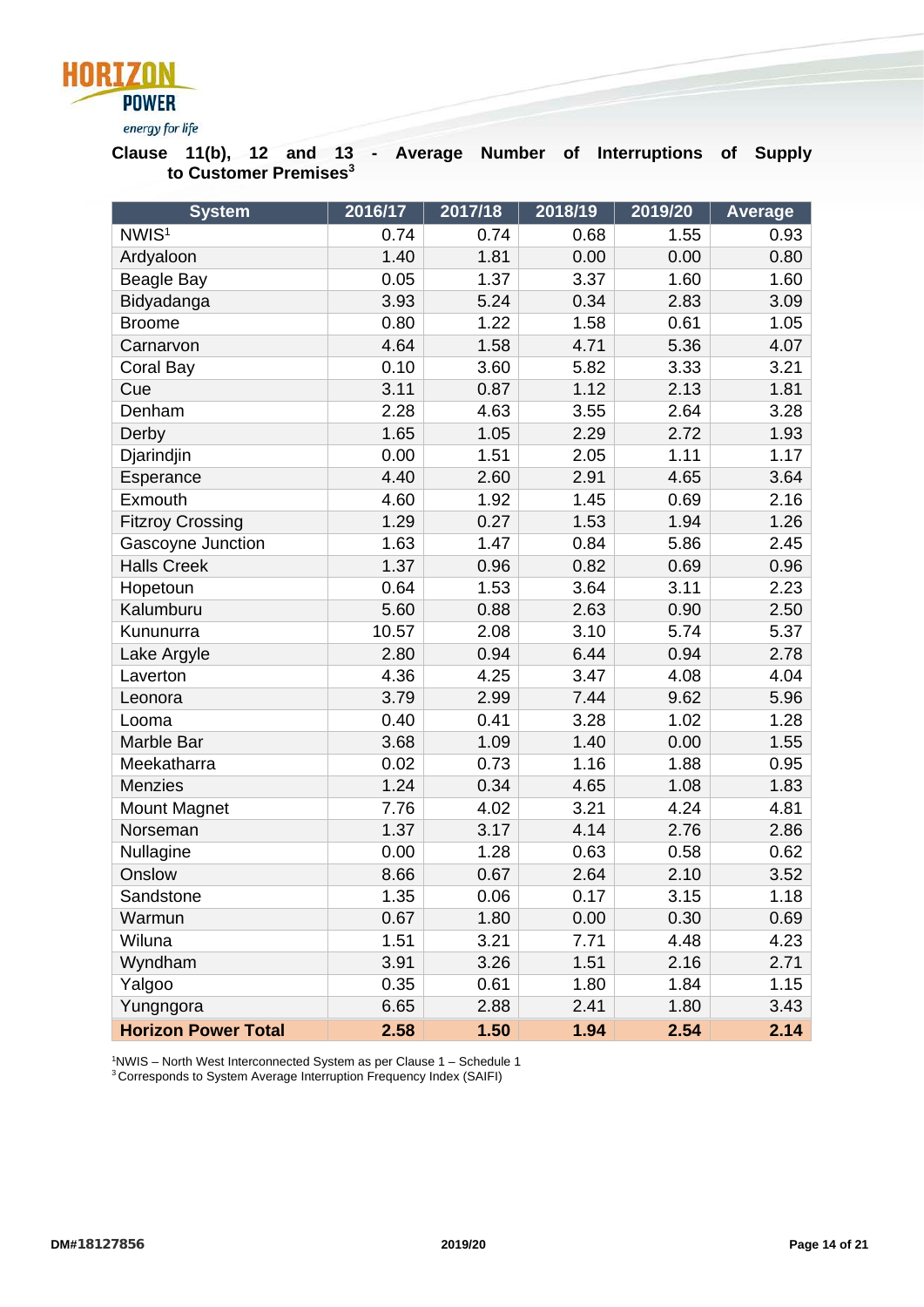

<span id="page-14-0"></span>**Clause 11(c), 12 and 13 - Average Percentage of Time that Electricity has been Supplied to Customer Premises**

| <b>System %</b>            | 2016/17 | 2017/18 | 2018/19 | 2019/20 | <b>Average</b> |
|----------------------------|---------|---------|---------|---------|----------------|
| NWIS <sup>1</sup>          | 99.98   | 99.99   | 99.97   | 99.95   | 99.97          |
| Ardyaloon                  | 100.00  | 100.00  | 100.00  | 100.00  | 100.00         |
| Beagle Bay                 | 99.96   | 99.97   | 99.97   | 99.99   | 99.97          |
| Bidyadanga                 | 99.97   | 99.97   | 99.97   | 99.99   | 99.98          |
| <b>Broome</b>              | 99.99   | 99.98   | 99.96   | 99.99   | 99.98          |
| Carnarvon                  | 99.98   | 99.98   | 99.99   | 99.99   | 99.98          |
| Coral Bay                  | 99.99   | 99.99   | 100.00  | 99.99   | 99.99          |
| Cue                        | 99.98   | 99.86   | 99.98   | 99.99   | 99.95          |
| Denham                     | 99.97   | 99.99   | 99.99   | 100.00  | 99.99          |
| Derby                      | 99.99   | 99.98   | 99.97   | 99.96   | 99.97          |
| Djarindjin                 | 100.00  | 99.97   | 99.98   | 100.00  | 99.99          |
| Esperance                  | 99.99   | 99.97   | 99.98   | 99.99   | 99.98          |
| Exmouth                    | 99.99   | 99.97   | 99.96   | 99.97   | 99.97          |
| <b>Fitzroy Crossing</b>    | 99.85   | 99.97   | 99.96   | 99.98   | 99.94          |
| Gascoyne Junction          | 99.99   | 99.98   | 99.96   | 99.98   | 99.98          |
| <b>Halls Creek</b>         | 99.98   | 99.99   | 99.96   | 99.96   | 99.97          |
| Hopetoun                   | 99.96   | 99.98   | 99.97   | 99.99   | 99.97          |
| Kalumburu                  | 99.98   | 100.00  | 99.99   | 99.99   | 99.99          |
| Kununurra                  | 99.99   | 99.99   | 99.99   | 99.99   | 99.99          |
| Lake Argyle                | 99.96   | 99.96   | 99.98   | 99.98   | 99.97          |
| Laverton                   | 99.97   | 99.98   | 99.97   | 99.97   | 99.97          |
| Leonora                    | 99.98   | 99.97   | 99.96   | 99.96   | 99.97          |
| Looma                      | 99.97   | 99.95   | 99.92   | 99.97   | 99.95          |
| Marble Bar                 | 99.99   | 99.99   | 99.98   | 100.00  | 99.99          |
| Meekatharra                | 99.97   | 99.95   | 99.98   | 99.98   | 99.97          |
| Menzies                    | 99.97   | 99.99   | 99.98   | 99.94   | 99.97          |
| <b>Mount Magnet</b>        | 99.99   | 99.99   | 99.99   | 99.97   | 99.98          |
| Norseman                   | 99.97   | 99.97   | 99.98   | 99.94   | 99.97          |
| Nullagine                  | 100.00  | 99.97   | 99.91   | 99.99   | 99.97          |
| Onslow                     | 99.98   | 99.98   | 99.99   | 99.98   | 99.98          |
| Sandstone                  | 99.97   | 99.96   | 99.97   | 99.99   | 99.97          |
| Warmun                     | 99.95   | 99.97   | 100.00  | 100.00  | 99.98          |
| Wiluna                     | 99.94   | 99.99   | 99.99   | 99.98   | 99.98          |
| Wyndham                    | 100.00  | 99.99   | 99.99   | 100.00  | 99.99          |
| Yalgoo                     | 100.00  | 100.00  | 99.99   | 100.00  | 100.00         |
| Yungngora                  | 99.70   | 99.99   | 99.95   | 100.00  | 99.91          |
| <b>Horizon Power Total</b> | 99.98   | 99.98   | 99.98   | 99.98   | 99.98          |

1 NWIS – North West Interconnected System as per Clause 1 – Schedule 1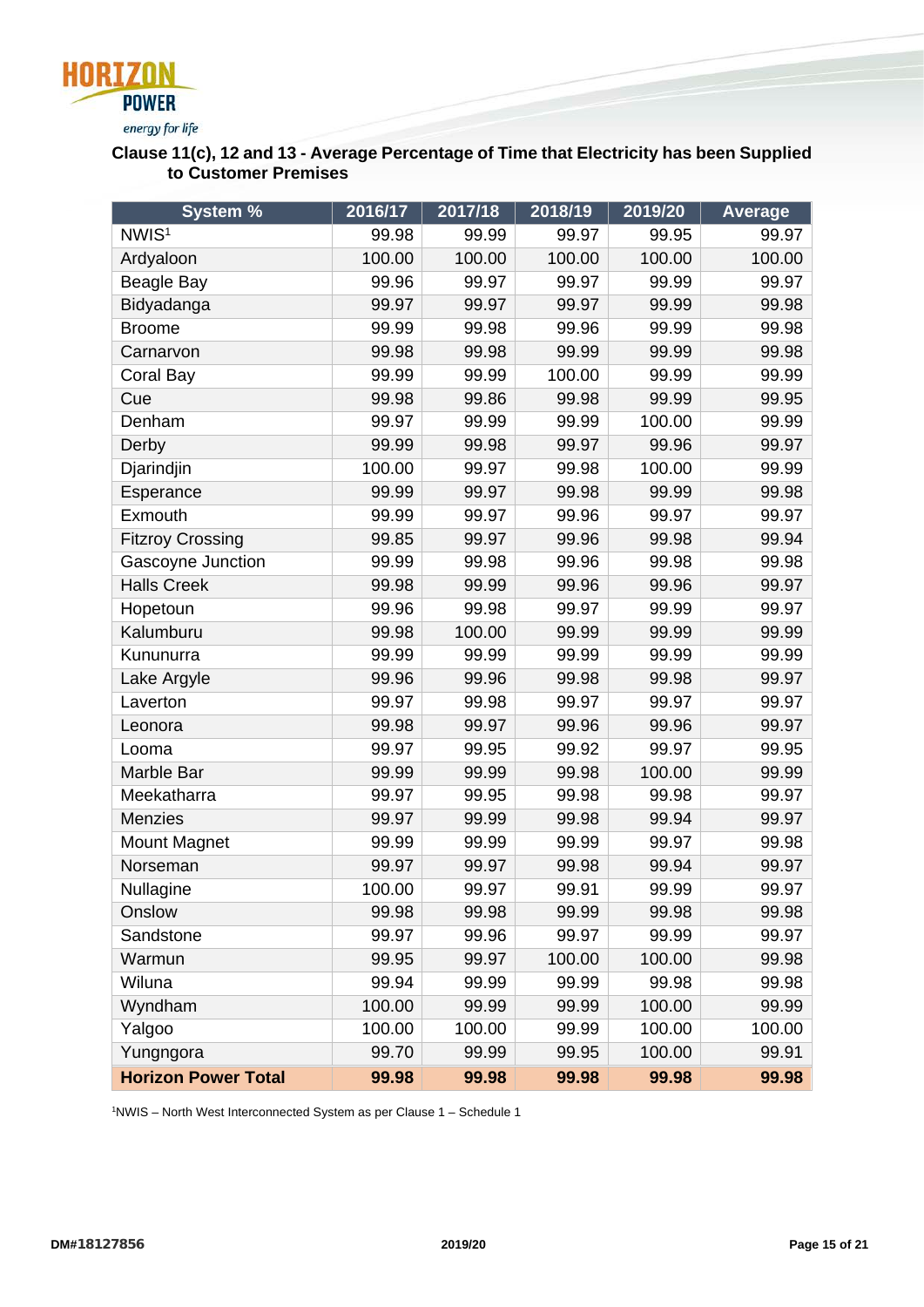

<span id="page-15-0"></span>**Clause 11(d), 12 and 13 - Average Total Length of All Interruptions of Supply to Customer Premises in Minutes<sup>4</sup>**

| <b>System</b>              | 2016/17                  | 2017/18      | 2018/19        | 2019/20     | <b>Average</b> |
|----------------------------|--------------------------|--------------|----------------|-------------|----------------|
| NWIS <sup>1</sup>          | 68                       | 40           | 108            | 391         | 152            |
| Ardyaloon                  | 27                       | 18           | $\overline{0}$ | $\mathbf 0$ | 11             |
| <b>Beagle Bay</b>          | 10                       | 196          | 583            | 106         | 224            |
| Bidyadanga                 | 721                      | 754          | 48             | 150         | 419            |
| <b>Broome</b>              | 45                       | 142          | 302            | 22          | 128            |
| Carnarvon                  | 472                      | 175          | 241            | 346         | 309            |
| Coral Bay                  | 6                        | 134          | 82             | 236         | 115            |
| Cue                        | 339                      | 645          | 93             | 101         | 295            |
| Denham                     | 313                      | 128          | 129            | 32          | 150            |
| Derby                      | 127                      | 98           | 352            | 635         | 303            |
| Djarindjin                 | 0                        | 219          | 245            | 28          | 123            |
| Esperance                  | 328                      | 360          | 333            | 362         | 346            |
| Exmouth                    | 334                      | 262          | 280            | 110         | 246            |
| <b>Fitzroy Crossing</b>    | 1038                     | 45           | 290            | 203         | 394            |
| Gascoyne Junction          | 58                       | 119          | 174            | 496         | 212            |
| <b>Halls Creek</b>         | 166                      | 71           | 191            | 139         | 142            |
| Hopetoun                   | 148                      | 179          | 496            | 178         | 250            |
| Kalumburu                  | 569                      | 11           | 72             | 43          | 174            |
| Kununurra                  | 643                      | 90           | 164            | 277         | 294            |
| Lake Argyle                | 565                      | 202          | 687            | 79          | 383            |
| Laverton                   | 653                      | 495          | 554            | 630         | 583            |
| Leonora                    | 351                      | 444          | 1586           | 1916        | 1074           |
| Looma                      | 54                       | 113          | 1404           | 172         | 436            |
| Marble Bar                 | 150                      | 36           | 159            | $\mathbf 0$ | 86             |
| Meekatharra                | $\overline{\mathcal{A}}$ | 200          | 132            | 178         | 128            |
| <b>Menzies</b>             | 219                      | 14           | 494            | 356         | 271            |
| <b>Mount Magnet</b>        | 404                      | 202          | 218            | 664         | 372            |
| Norseman                   | 195                      | 474          | 351            | 848         | 467            |
| Nullagine                  | $\mathbf 0$              | 194          | 298            | 35          | 132            |
| Onslow                     | 806                      | 56           | 87             | 245         | 298            |
| Sandstone                  | 242                      | 12           | 30             | 103         | 97             |
| Warmun                     | 160                      | 242          | $\mathbf 0$    | $\mathbf 0$ | 101            |
| Wiluna                     | 474                      | 116          | 317            | 424         | 333            |
| Wyndham                    | 92                       | 116          | 69             | 45          | 81             |
| Yalgoo                     | 1                        | $\mathbf{1}$ | 125            | 36          | 41             |
| Yungngora                  | 10403                    | 120          | 650            | 30          | 2801           |
| <b>Horizon Power Total</b> | 234                      | 152          | 234            | 315         | 234            |

1 NWIS – North West Interconnected System as per Clause 1 - Schedule 1

4 Corresponds to System Average Interruption Duration Index (SAIDI)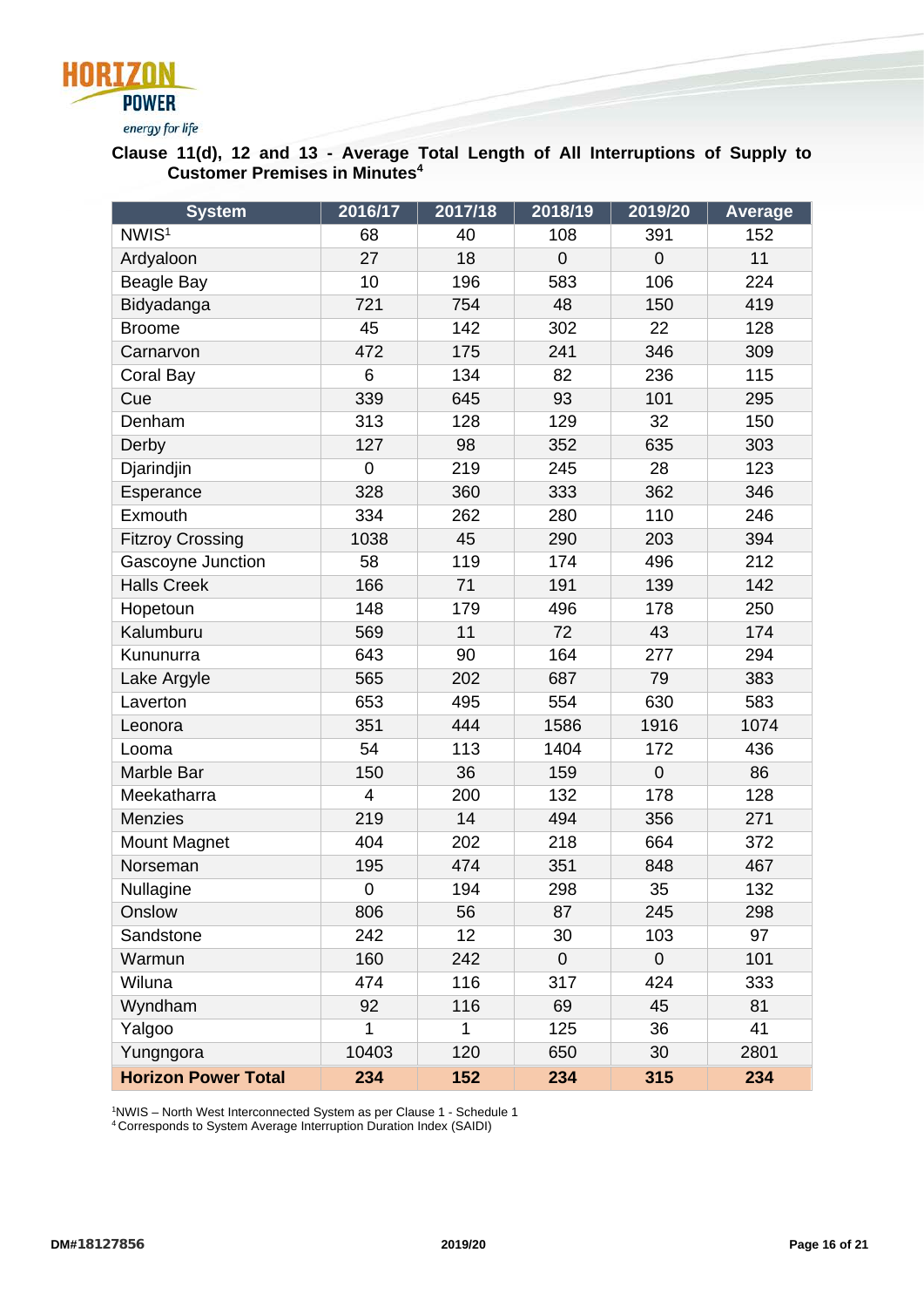

| <b>Percentile</b> | <b>Minutes</b> |
|-------------------|----------------|
| 25 <sup>th</sup>  | < 33.88        |
| 50 <sup>th</sup>  | < 73.19        |
| 75 <sup>th</sup>  | < 184.70       |
| 90 <sup>th</sup>  | < 337.73       |
| 95 <sup>th</sup>  | < 494.53       |
| 98 <sup>th</sup>  | < 616.38       |
| 100 <sup>th</sup> | < 5452.61      |

## <span id="page-16-0"></span>**Clause 14(a) - Horizon Power - Average Length of Interruption - Frequency Distribution**

## <span id="page-16-1"></span>**Clause 15 – Average Length of Interruption - Frequency Graph**



During the period 01/07/2019 to 30/06/2020 of those customers who experienced an interruption, 38% had an interruption of less than 60 minutes.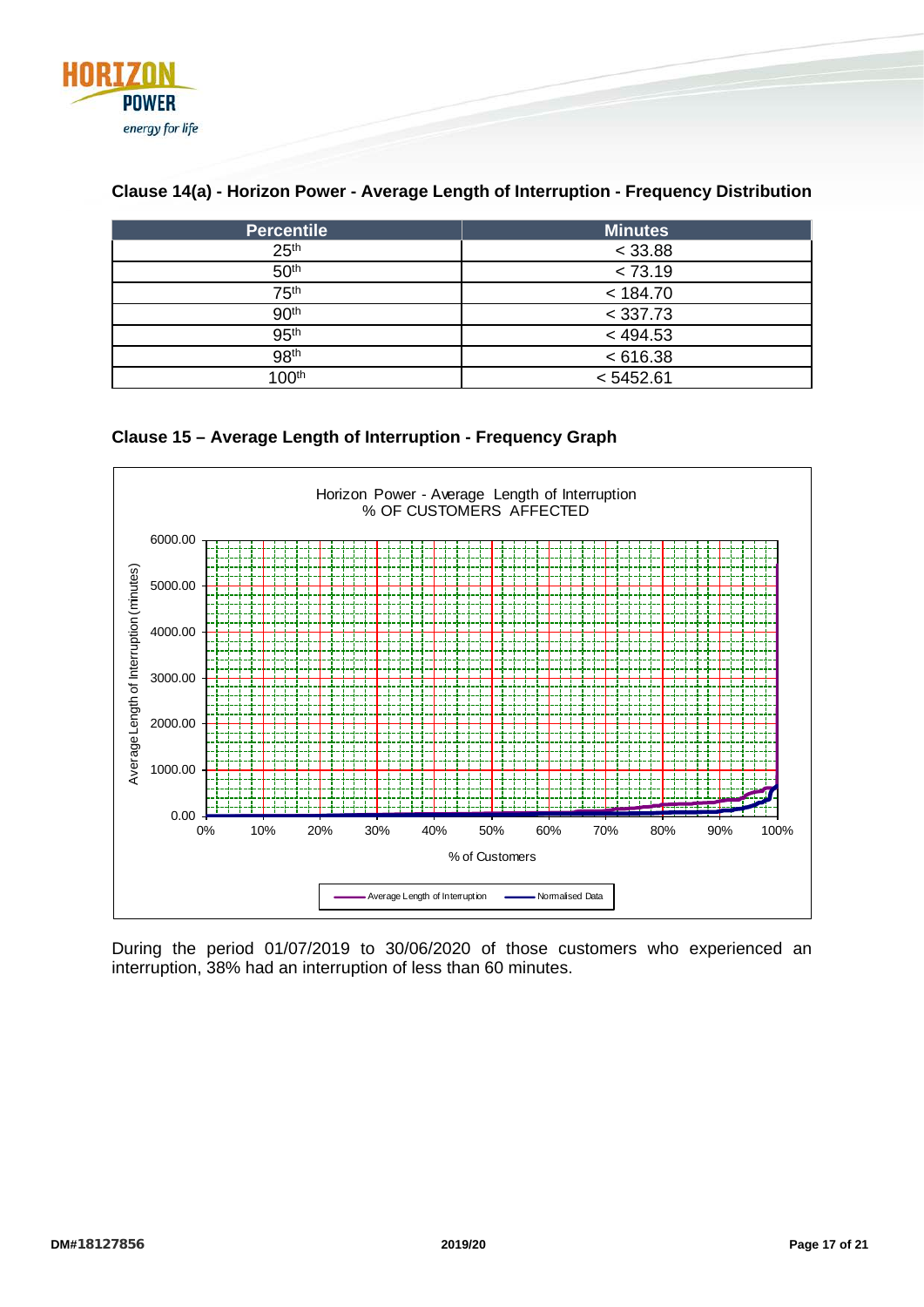

## <span id="page-17-0"></span>**Clause 14(b) - Horizon Power - Number of Interruptions - Frequency Distribution**

| <b>Percentile</b>        | <b>Interruptions</b> |
|--------------------------|----------------------|
| 25 <sup>th</sup>         | < 0.64               |
| 50 <sup>th</sup>         | < 1.90               |
| 75 <sup>th</sup>         | < 3.31               |
| 90 <sup>th</sup>         | < 5.10               |
| 95 <sup>th</sup>         | < 9.25               |
| 98 <sup>th</sup>         | < 10.24              |
| 1 $\Omega$ <sup>th</sup> | < 1290.00            |

## <span id="page-17-1"></span>**Clause 15 – Number of Interruptions - Frequency Graph**



During the period 01/07/2019 to 30/06/2020, 99.96% of customers experienced an average of less than 16 outages or less.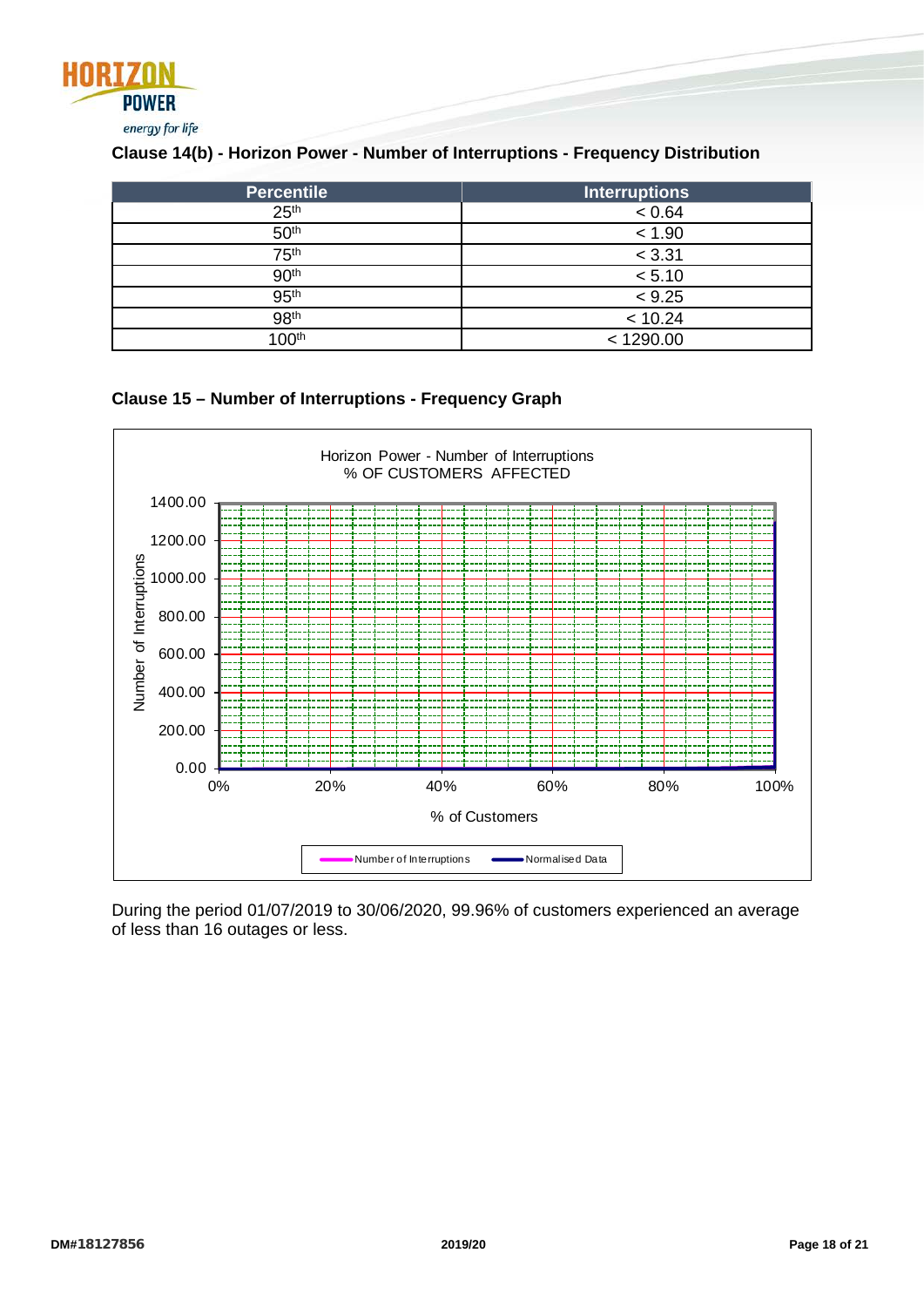

<span id="page-18-0"></span>**Clause 14(c) - Horizon Power - Total Length of all Interruptions - Frequency Distribution**

| <b>Percentile</b> | <b>Minutes</b> |
|-------------------|----------------|
| 25 <sup>th</sup>  | < 35.73        |
| 50 <sup>th</sup>  | < 137.88       |
| 75 <sup>th</sup>  | < 493.94       |
| 90 <sup>th</sup>  | < 718.04       |
| 95 <sup>th</sup>  | < 1087.48      |
| 98 <sup>th</sup>  | < 1306.52      |
| 100 <sup>th</sup> | < 72,806.22    |

## <span id="page-18-1"></span>**Clause 15 – Total Length of all Interruptions - Frequency Graph**

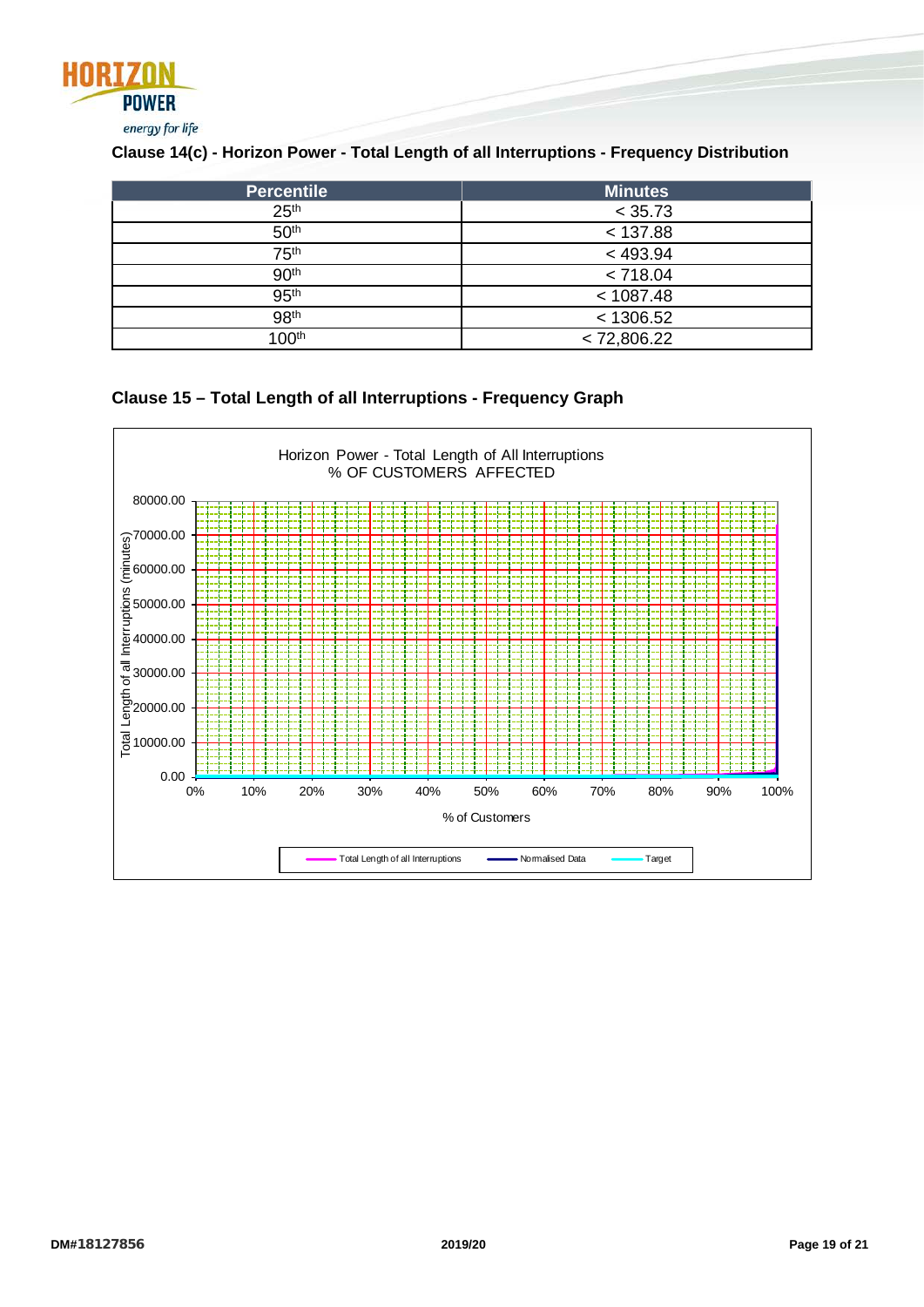



During the period 01/07/2019 to 30/06/2020, 69% of customers experienced outages with durations of less than 290 minutes.

## <span id="page-19-0"></span>**4. MAJOR EVENT DAYS**

In the period 01/07/2019 to 30/06/2020 there were 2 systems impacted by 2 significant events for which Major Event Days were recorded.

| System      | <b>Major Event Days</b> | Event                     |
|-------------|-------------------------|---------------------------|
| Derby       | 23 December 2019        | Abnormally high number of |
|             |                         | lightning strikes         |
| <b>NWIS</b> | 8-9 February 2020       | Cyclone Damien            |